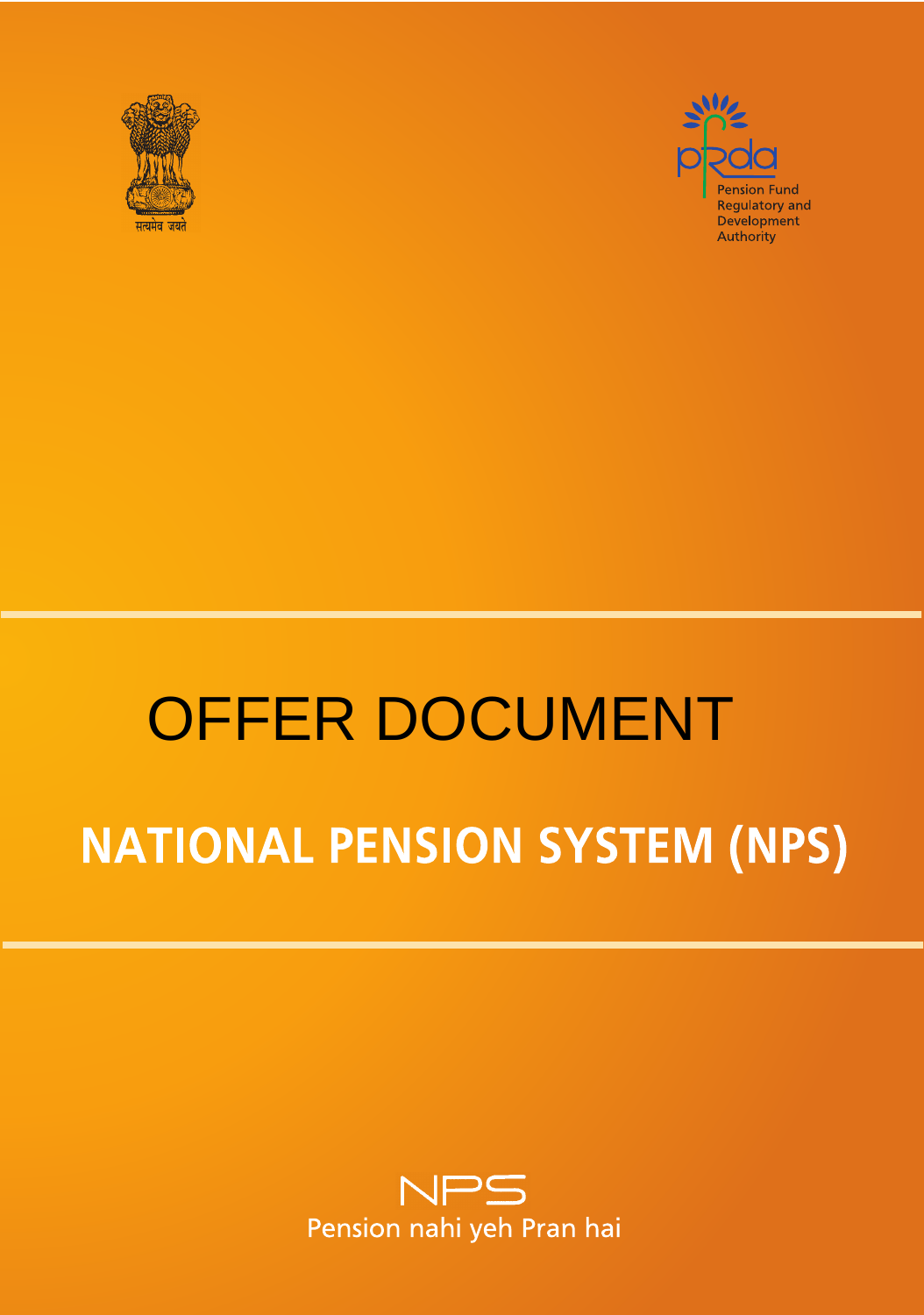# **National Pension System (NPS)**

Pension Fund Regulatory and Development Authority (PFRDA) originally established by the Government of India through a resolution dated  $10^{th}$  October, 2003 &  $14^{th}$  November, 2008, has since attained a statutory status post the passage of Pension Fund Regulatory and Development Authority Act, 2013. In accordance with the provisions of the said Act PFRDA is mandated to promote old age income security by establishing, developing and regulating pension funds, to protect the interest of the subscribers to the schemes of pensions funds and for matters connected therewith or incidental thereto.

PFRDA has established the institutional framework and infrastructure required for administering the 'National Pension System' (NPS) for government employees as well as other citizens of India. For servicing of NPS subscribers, various intermediaries such as Central Recordkeeping Agency (CRA), Pension Fund Managers (PFMs) for professional management and investment of subscriber funds, Points of Presence (POP's) for distribution of the product, Trustee Bank, Custodian and NPS Trust have been appointed and are functional.

National Pension System is a defined contributory pensions system introduced by Government of India making it mandatory for all Central Government employees with effect from 01<sup>st</sup> Jan, 2004 and Government authorized PFRDA vide Ministry of Finance, Department of Financial Services letter No. 11(11)/2008-PR dated 29th July 2008 to extend NPS on a voluntary basis to all citizens of India including workers of the unorganized sector. NPS is now available to all citizens of India with effect from May 1, 2009, other than government employees already covered under NPS.

National Pension System is an important milestone in the development of a sustainable and efficient defined contribution pension system in India. It has the following broad objectives:

- To provide old age income
- Safe and reasonable market based returns over the long term
- Extending old age security coverage to all citizens

APPLICANT SHOULD NOTE THAT:

- This Offer Document sets forth concisely the information about NPS that an applicant ought to know. Applicant should carefully read the Offer Document.
- The contents under the Offer Document may undergo change from time to time. Any such changes shall be notified by Pension Fund Regulatory and Development Authority (PFRDA) on its website in the form of circulars.
- Please go through the risk factors for a better understanding.
- Please note that for enrolling into NPS, you need to fill in the designated application form and submit to the Point of Presence (POP) chosen along with the Know Your Customer (KYC) and other documents required.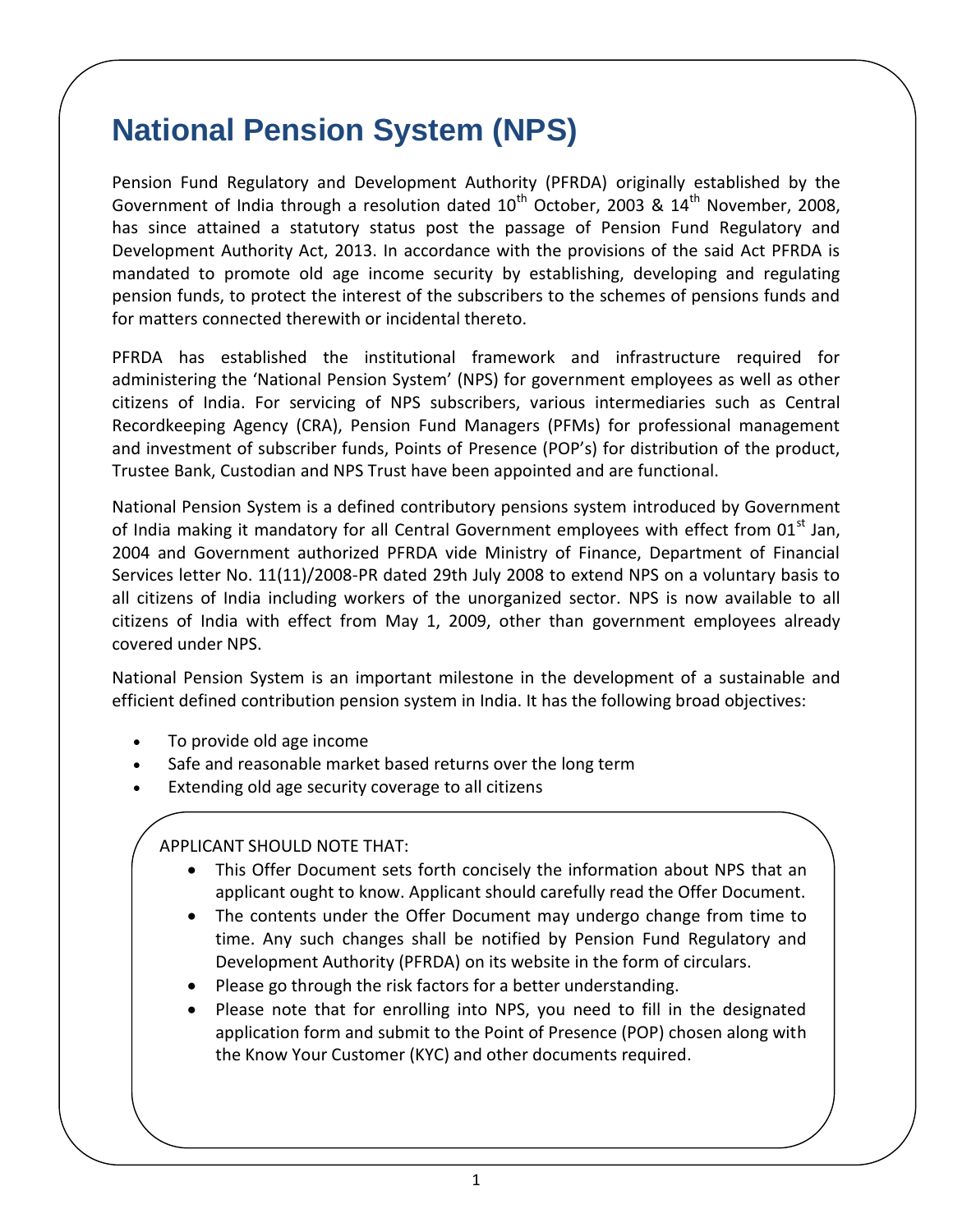# **Table of Contents**

| Abbreviations and Definitions                                                          | 3  |
|----------------------------------------------------------------------------------------|----|
| Abbreviations                                                                          | 3  |
| Definitions                                                                            | 3  |
| <b>NPS Features</b>                                                                    | 4  |
| Who can join?                                                                          | 4  |
| Who cannot join?                                                                       | 4  |
| What are the salient features of NPS?                                                  | 4  |
| What are the benefits of joining the NPS?                                              | 5  |
| What investment choice does the subscriber have?                                       | 5  |
| <b>Investment Guidelines</b>                                                           | 7  |
| <b>Other Matters</b>                                                                   | 8  |
| Power to make guidelines and give directions                                           | 8  |
| <b>Investment Guidelines</b>                                                           | 8  |
| What are the Risks that the subscriber's investments are exposed to?                   | 8  |
| How much does a subscriber need to contribute?                                         | 10 |
| Tax benefits                                                                           | 11 |
| How to enroll in the NPS?                                                              | 11 |
| How can I pay my contributions under NPS?                                              | 11 |
| When can a subscriber exit from NPS?                                                   | 11 |
| What are the benefits that the subscriber or his family can derive from the NPS at the | 12 |
| Time of exit from NPS?                                                                 |    |
| Annuities and Annuity Service Providers (ASPs):                                        | 12 |
| <b>Type of Annuities</b>                                                               | 13 |
| What happens in case of death of annuitant after the purchase of the annuity?          | 13 |
| Default option for annuity service provider and annuity scheme                         | 13 |
| Where do I submit my withdrawal request?                                               | 14 |
| What are the Charges that the subscriber needs to pay under NPS?                       | 15 |
| <b>NPS Architecture</b>                                                                | 16 |
| Swavalamban Scheme: Operational Guidelines                                             | 19 |
| List of POPs                                                                           | 21 |
| Proposed acceptable KYC documents for Proof Identity and address                       | 22 |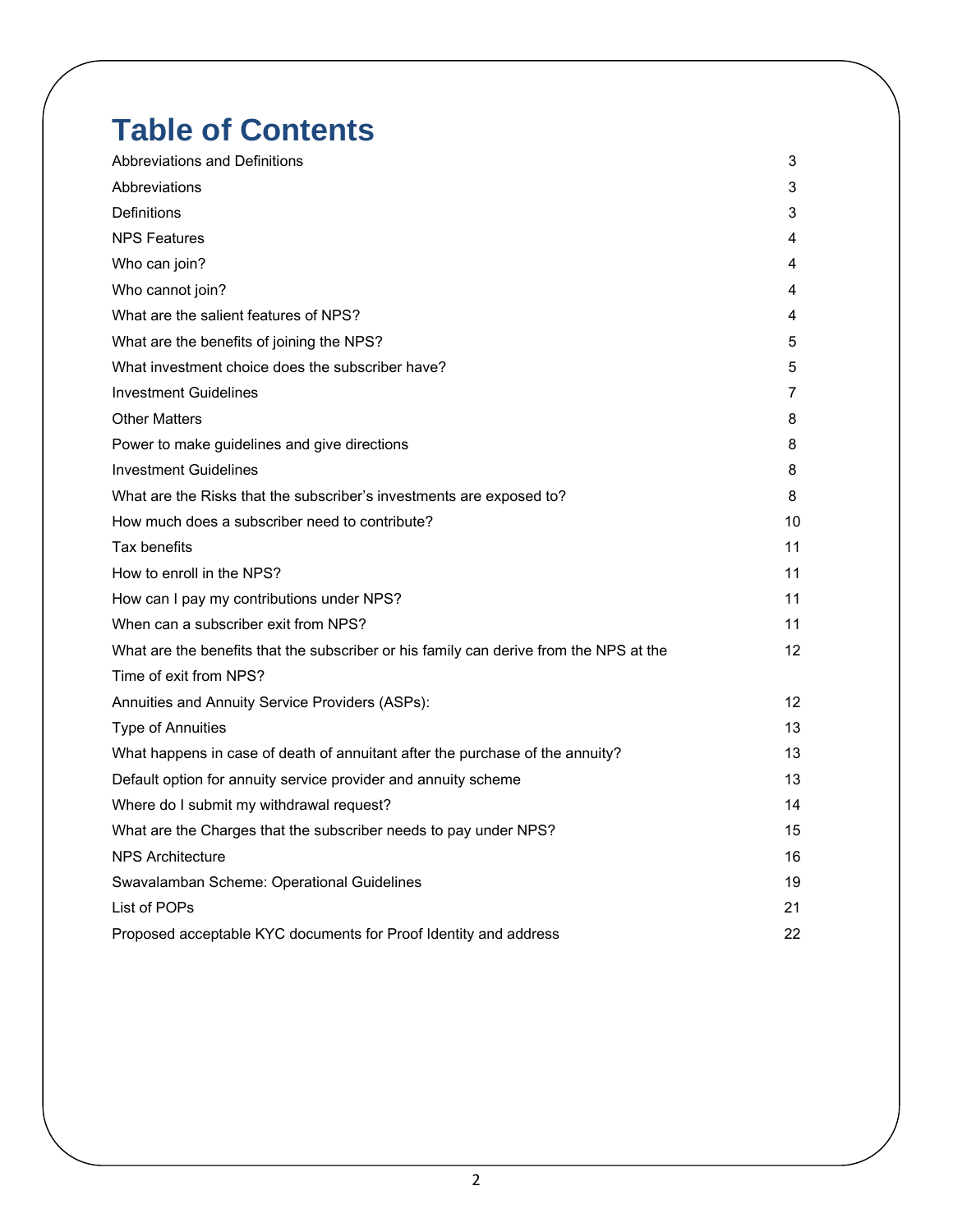**Abbreviations and Definitions:** In this Offer Document, the following words and expressions shall have the meaning specified below, unless the context otherwise requires:

### **Abbreviations**

| <b>ASP</b>            | <b>Annuity Service Provider</b>                                                                                            |  |
|-----------------------|----------------------------------------------------------------------------------------------------------------------------|--|
| <b>CGMS</b>           | <b>Centralised Grievance Management System</b>                                                                             |  |
| <b>CRA</b>            | Central Recordkeeping Agency                                                                                               |  |
| $\overline{DC}$       | <b>Defined Contribution</b>                                                                                                |  |
| <b>GRC</b>            | <b>Grievance Redressal Cell</b>                                                                                            |  |
| <b>GRM</b>            | Grievance Redressal Mechanism                                                                                              |  |
| <b>IMA</b>            | <b>Investment Management Agreement</b>                                                                                     |  |
| <b>IPO</b>            | <b>Initial Public Offer</b>                                                                                                |  |
| <b>KYC</b>            | Know your Customer                                                                                                         |  |
| <b>NPS</b>            | <b>National Pension System</b>                                                                                             |  |
| <b>NRA</b>            | Normal Retirement Age                                                                                                      |  |
| PFs/PFMs              | <b>Pension Funds/Pension Fund Managers</b>                                                                                 |  |
| <b>PFRDA</b>          | Pension Fund Regulatory and Development Authority                                                                          |  |
| <b>POP</b>            | Point of Presence                                                                                                          |  |
| POP-SP                | Point of Presence - Service Provider (Authorized branches of POP for NPS)                                                  |  |
| <b>PRA</b>            | <b>Permanent Retirement Account</b>                                                                                        |  |
| <b>PRAN</b>           | <b>Permanent Retirement Account Number</b>                                                                                 |  |
| <b>TB</b>             | <b>Trustee Bank</b>                                                                                                        |  |
| <b>FEMA</b>           | Foreign Exchange Management Act                                                                                            |  |
| <b>Definitions</b>    |                                                                                                                            |  |
| Applicable NAV        | Unless stated otherwise in the Offer Document, 'Applicable NAV' is the Net Asset<br>Value at the close of a Working Day.   |  |
| Applicant             | An individual who has expressed interest in joining NPS and has duly completed<br>all formalities.                         |  |
| Custodian             | Agency responsible for holding assets of the NPS Trust. Refers to the<br>Stockholding Corporation of India Limited (SHCIL) |  |
| <b>IMA</b>            | Investment Management Agreement, entered into between NPS Trust and the<br>Pension Funds.                                  |  |
| <b>Offer Document</b> | This document, issued by PFRDA, making an offer to potential applicants to<br>subscribe to NPS.                            |  |
| <b>RBI</b>            | Reserve Bank of India, established under the Reserve Bank of India Act, 1934.                                              |  |
| Subscriber            | An individual who has become a member of the NPS                                                                           |  |
| Unit holder           | Subscriber is also referred to as unit holder with respect to the units he/she owns.                                       |  |

Trust Deed The Trust Deed entered into between the NPS Trust and PFRDA, as amended up to date, or as may be amended from time to time. The corpus of the Trust and all property belonging to and/or vested in the Trustees. Working Day A day other than any of the following (i) Saturday or Sunday; (ii) a day on which banks including the Reserve Bank of India are closed for business or clearing and

(iii) a day on which the Purchase and Redemption of Units is suspended.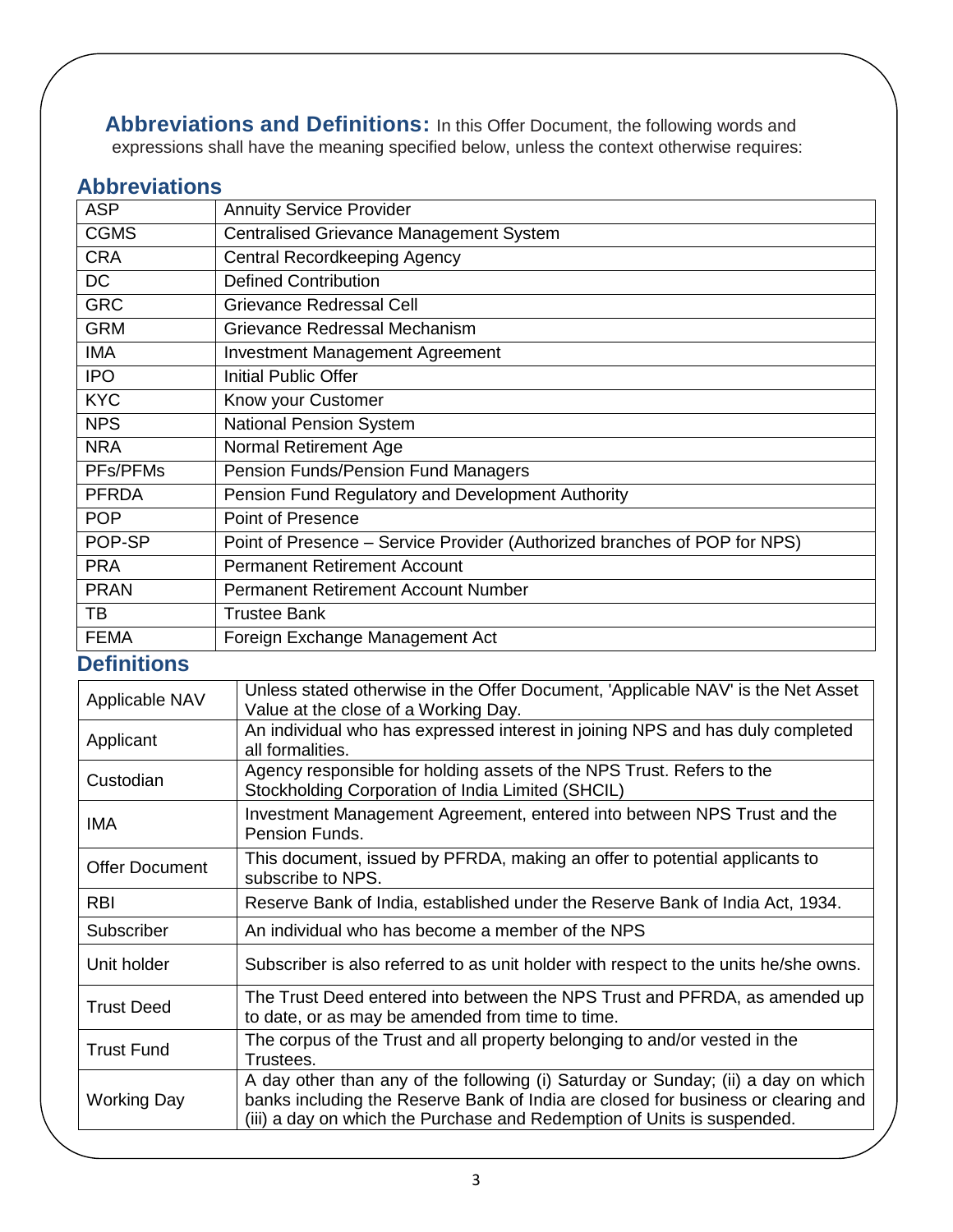# **NPS Features**

 Under NPS a subscriber upon registration would be allotted a unique Permanent Retirement Account Number (PRAN). This being unique in nature, you will not be required to change the same or obtain the new one even if you shift your residence. Therefore, you will be able to use this account and this unique PRAN from any location in India. You can open an NPS account with authorized branches of service providers called 'Points of Presence' (POPs), appointed by PFRDA. You have the option to shift from one branch to another branch of a POP at your convenience. Also, one can shift from an existing POP to another POP if required.

#### **Who can join?**

A citizen of India, whether resident or non-resident, subject to the following conditions:

- You should be between 18 60 years of age as on the date of submission of his/her application to the POP/ POP-SP.
- You should comply with the Know Your Customer (KYC) norms as detailed in the Subscriber Registration Form. All the documents required for KYC compliance need to be mandatorily submitted.

#### **Who cannot join?**

The following applicants cannot join:

- Un-discharged insolvent: Individuals who are not granted an 'order of discharge' by a court.
- Individuals of unsound mind: An individual is said to be of unsound mind for the purposes of making a contract if, at the time when he makes it, he is incapable of understanding it and of forming a rational judgment regarding its effect upon his/ her self-interest.
- Pre-existing account holders under NPS.

#### **What are the salient Features of NPS?**

National Pension System (NPS) is a defined contribution based retirement investment product. NPS offers two types of accounts to its subscribers, namely Tier I and Tier II. While Tier I account is mandatory for opening of an NPS account, opening of Tier II account is optional and to be decided by the subscriber basing on his requirements. However, an active Tier I account is a pre-requisite for opening a Tier II account.

- **Tier-I account**: You shall contribute your savings for retirement into this non-withdrawable account. This is your retirement account and you can claim tax benefits against the contributions made subject to the Income Tax rules in force.
- **Tier-II account**: This is a voluntary savings facility. You will be free to withdraw your savings from this account whenever you wish. This is a not a retirement account and you can't claim any tax benefits against contributions to this account.
	- **Key features of Tier-II account**
		- No additional CRA charges will be levied for account opening and annual maintenance in respect of Tier II. However, CRA will charge separately for each transaction in Tier II, the charges being identical to the transaction charge structure in Tier I.
		- There is no limit on the number of withdrawals from Tier II account.
		- There will be facility for separate nomination and scheme preference in Tier II.
		- There will be facility of one-way transfer of savings from Tier II to Tier I but funds cannot be transferred from Tier I to Tier II. Bank details will be mandatory and no separate KYC required for opening a Tier II account.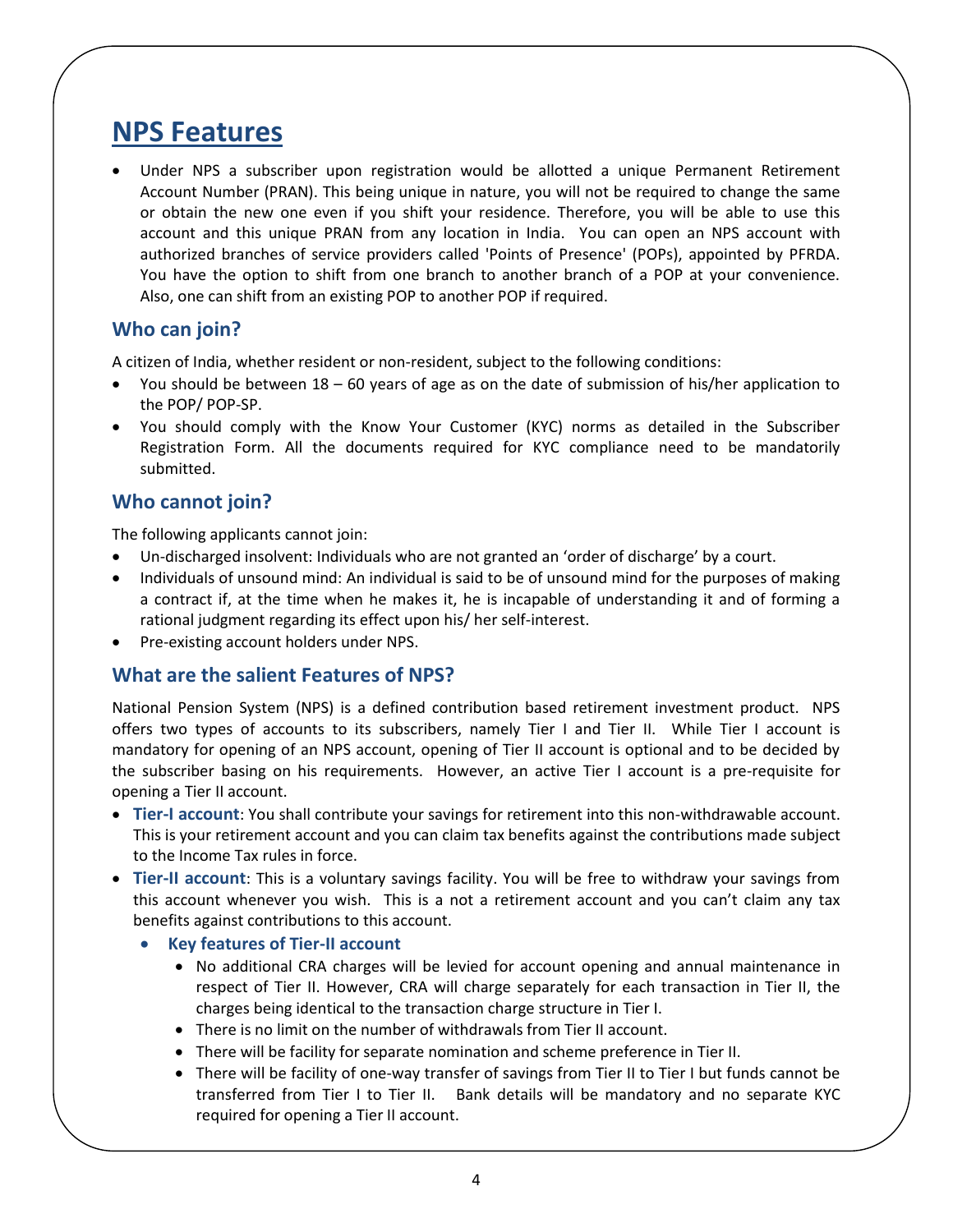## **What are the unique benefits the subscriber can enjoy by joining NPS?**

- **It is voluntary** NPS is open to every Indian citizen. You can choose the amount you want to set aside.
- **Low Cost -** NPS is considered to be world's lowest cost pension scheme. Other handling and administrative charges and fund management fee are lowest.
- It is simple all you have to do is to open an account with any one of the POPs and get a PRAN.
- **It is flexible** You can choose your own investment option and Pension Fund Manager or select Auto option to get better returns.
- **It is portable** You can operate your account from anywhere in the country and you can pay your contributions through any of the POP-SPs irrespective of the POP-SP branch with whom you are registered, even if you change your city, job etc.
- **Prudentially Regulated** Transparent investment norms, regular monitoring and performance review of Fund Managers by NPS Trust.

# **What are the choices that the subscriber has with respect to administration of his investments?**

Under NPS the subscriber has choice of choosing various functionaries for administration of investment of his funds and the details are as follows:

- The point of presence (POP) through whom he wishes to transact the NPS
- The Pension Fund Manager (PFM) whom the subscriber wants to manage his investments under NPS.
- The Investment scheme in which he wishes to invest his investments from the available options.
- The type of annuity and the Annuity Service Provider (ASP) from whom the subscriber wishes to purchase the annuity, at the time of exit from NPS.

For the convenience of those subscribers who are not in a position to choose a particular investment scheme/option, the NPS provides default options of asset allocation for safeguarding the interests of the subscribers.

#### **What investment choice does the subscriber have?**

Under NPS, how your money is invested will depend upon your own choice. NPS offers you a number of fund managers and multiple investment options to choose from. In case you do not want to exercise a choice, your money will be invested as per the "Auto Choice" option, where money will get invested in various type of schemes as per your age.

The NPS offers you two approaches to invest your money:

- Active choice Individual Funds (Asset Class E, Asset Class C, and Asset Class G )
- Auto choice Lifecycle Fund

#### **Active choice - Individual Funds**

You will have the option to actively decide as to how your NPS pension wealth is to be invested in the following three options:

**Asset Class E - investments in predominantly equity market instruments. Asset Class C- investments in fixed income instruments other than Government securities. Asset Class G - investments in Government securities.**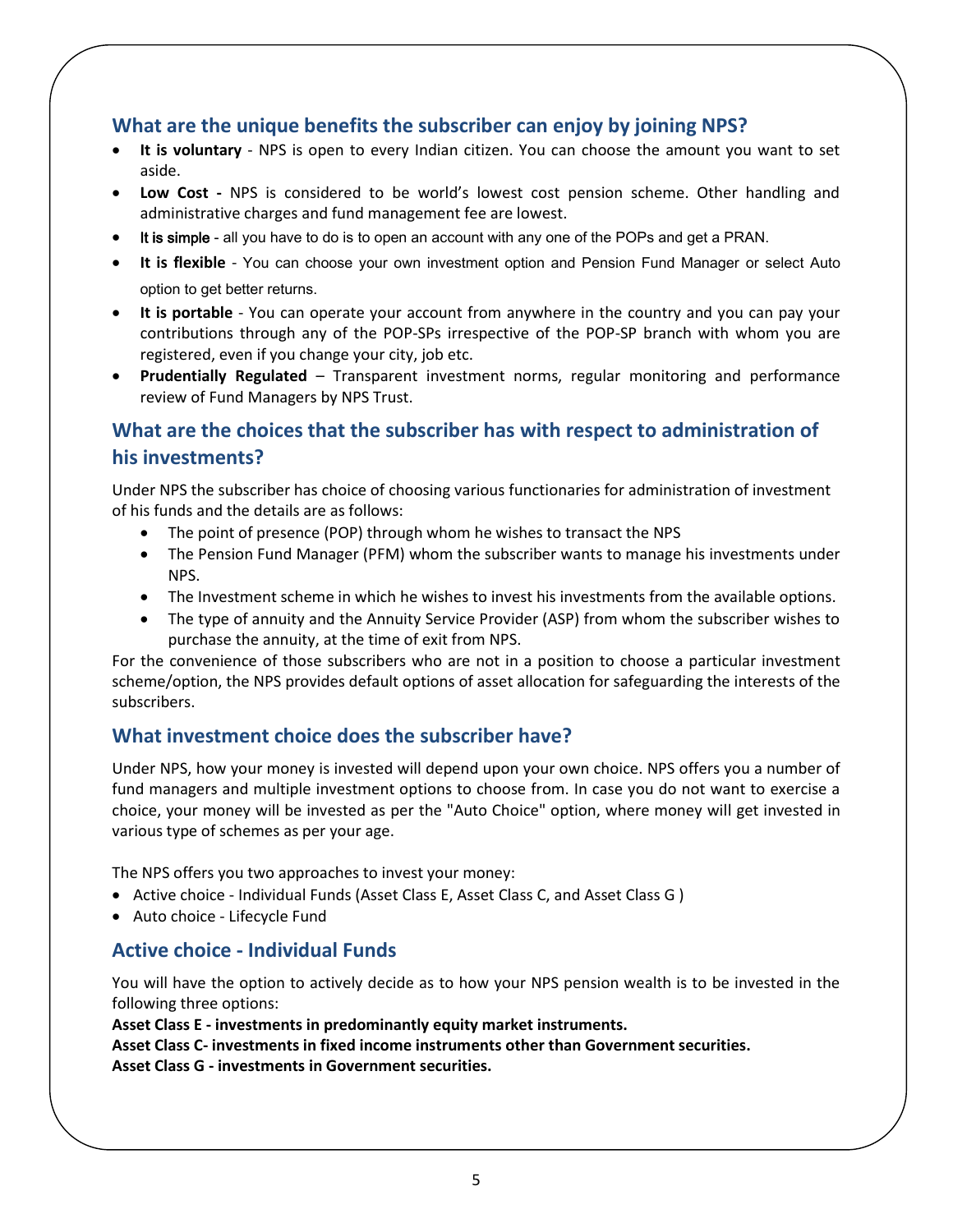You can choose to invest your entire pension wealth in C or G asset classes and up to a maximum of 50% in equity (Asset class E). You can also distribute your pension wealth across E, C and G asset classes, subject to such conditions as may be prescribed by PFRDA.

**In case you decide to actively exercise your choice about investment options, you shall be required to indicate your choice of Pension Fund Manager (PFM) from among the eight Pension Fund Managers (PFMs) appointed by PFRDA. In case you do not indicate any choice of PFMs, please note that it is deemed that you have consented to opting for the default option for the PFM as provided by PFRDA and whereby SBI Pension Funds Private Limited would become the default PFM.**

While exercising an Active Choice, remember that your investment allocation is one of the most important factors affecting the growth of your pension wealth. If you prefer this "hands-on" approach, keep the following points in mind:

- Consider both risk and return. The E Asset class has higher potential returns than the G asset class, but it also carries the risk of investment losses. Investing entirely in the G asset class may not give you high returns but is a safer option.
- You can reduce your overall risk by diversifying your investment. The three individual asset classes offer a broad range of investment options, it is good not to put "all your eggs in one basket."
- The amount of risk you can sustain depends upon your investment time horizon. The more time you have before you need to withdraw from your account, the more is the risk you can take. (This is because early losses can be offset by later gains.)
- Periodically review your investment choices. Check the distribution of your account balance among the funds to make sure that the mix you chose is still appropriate for your situation. If not, rebalance your account to get the allocation you want.

#### **Auto choice - Lifecycle Fund**

NPS offers an easy option for those participants who do not have the required knowledge to manage their NPS investments. In case you are unable/unwilling to exercise any choice as regards asset allocation, your funds will be invested in accordance with the Auto Choice option.

In this option, the investments will be made in a life-cycle fund. Here, the fraction of funds invested across three asset classes will be determined by a pre-defined portfolio. At the lowest age of entry (18 years), the auto choice will entail investment of 50% of pension wealth in "E" Class, 30% in "C" Class and 20% in "G" Class. These ratios of investment will remain fixed for all contributions until the participant reaches the age of 36. From age 36 onwards, the weight in "E" and "C" asset class will decrease annually and the weight in "G" class will increase annually till it reaches 10% in "E", 10% in "C" and 80% in "G" class at age. Like the active choice, you must choose one PFM under the auto choice. **In case you do not indicate any choice of PFMs, please note that it is deemed that you have consented to opting for the default option for the PFM as provided by PFRDA and whereby SBI Pension Funds Private Limited would become the default PFM.**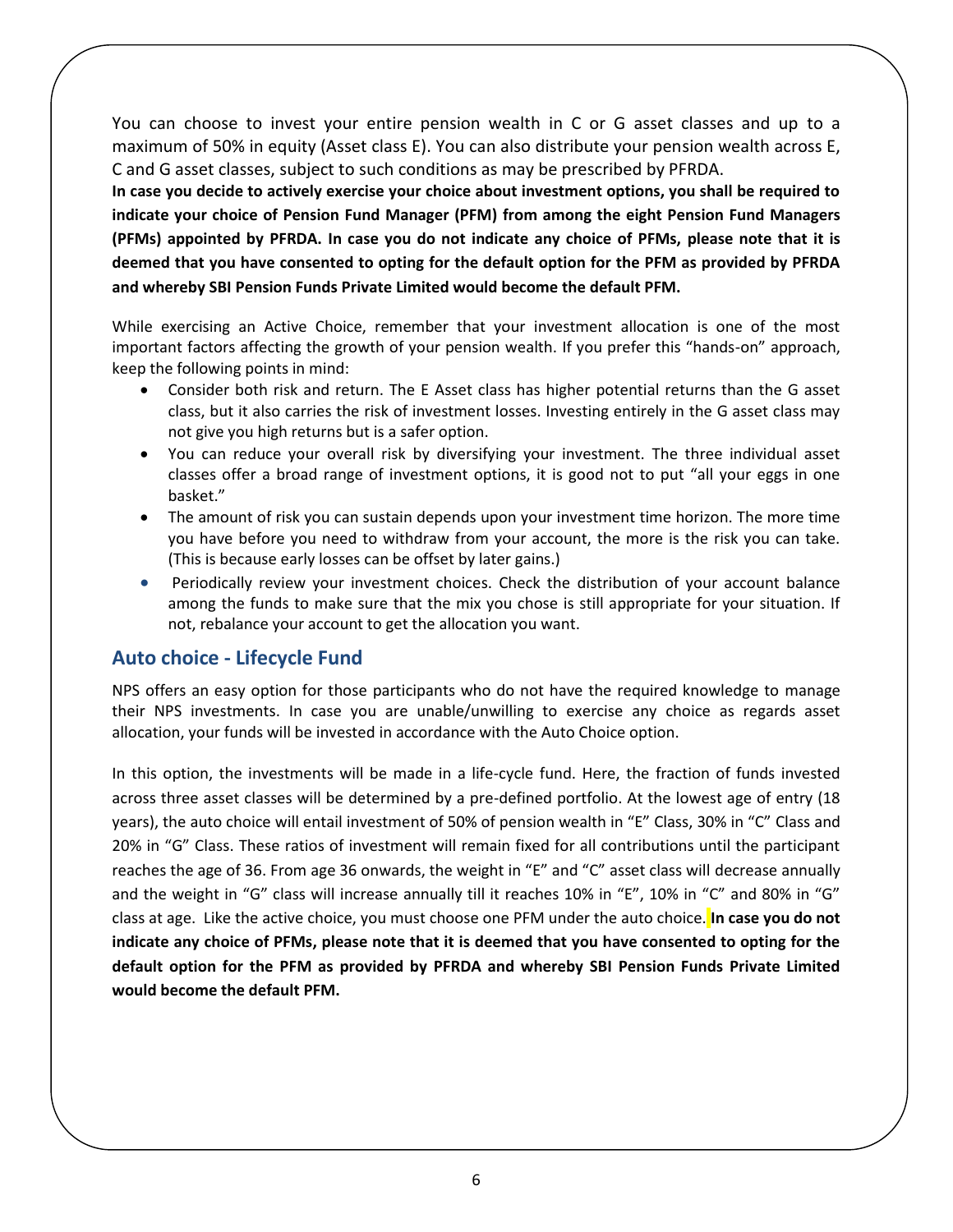| <b>Age</b>     | <b>Asset Class E</b> | <b>Asset Class C</b> | <b>Asset Class G</b> |
|----------------|----------------------|----------------------|----------------------|
| Up to 35 years | 50%                  | 30%                  | 20%                  |
| 36 years       | 48%                  | 29%                  | 23%                  |
| 37 years       | 46%                  | 28%                  | 26%                  |
| 38 years       | 44%                  | 27%                  | 29%                  |
| 39 years       | 42%                  | 26%                  | 32%                  |
| 40 years       | 40%                  | 25%                  | 35%                  |
| 41 years       | 38%                  | 24%                  | 38%                  |
| 42 years       | 36%                  | 23%                  | 41%                  |
| 43 years       | 34%                  | 22%                  | 44%                  |
| 44 years       | 32%                  | 21%                  | 47%                  |
| 45 years       | 30%                  | 20%                  | 50%                  |
| 46 years       | 28%                  | 19%                  | 53%                  |
| 47 years       | 26%                  | 18%                  | 56%                  |
| 48 years       | 24%                  | 17%                  | 59%                  |
| 49 years       | 22%                  | 16%                  | 62%                  |
| 50 years       | 20%                  | 15%                  | 65%                  |
| 51 years       | 18%                  | 14%                  | 68%                  |
| 52 years       | 16%                  | 13%                  | 71%                  |
| 53 years       | 14%                  | 12%                  | 74%                  |
| 54 years       | 12%                  | 11%                  | 77%                  |
| 55 years       | 10%                  | 10%                  | 80%                  |

## **Table for Lifecycle Fund\***

**\*In case of Auto Choice, reallocation among the asset classes shall take place on the date of birth of the subscriber. Net Asset Value (NAV) will be released on a regular basis so that you may be able to take informed decisions.**

The window for scheme change preference shall remain open throughout the year. The subscriber shall be allowed to exercise the choice only once, at any time during the financial year.

#### **Can a subscriber change the scheme preference?**

A subscriber can change his existing Pension Fund Manager (PFM), the investment option (Active or Auto Choice) as well as the asset allocation ratio (allocation among asset class – Equity/Corporate Instrument/Government Securities) once in a Financial Year. This scheme preference will be applicable to the existing pension corpus as well as to the prospective subscriptions. The subscribers intending to exercise the choice shall have to present the request in the prescribed form No. UOS – S3 to the POP-SP along with a copy of PRAN card.

#### **Investment Guidelines**

The PFM will manage the following three separate schemes, each investing in a different asset class, being:

**Asset class E (equity market instruments) –** The investment by an NPS participant in this asset class would be subject to a cap of 50%. This asset class will be invested in shares of the companies which are listed in Bombay Stock Exchange or National Stock Exchange and on which derivatives are available or are part of BSE Sensex or Nifty Fifty Index.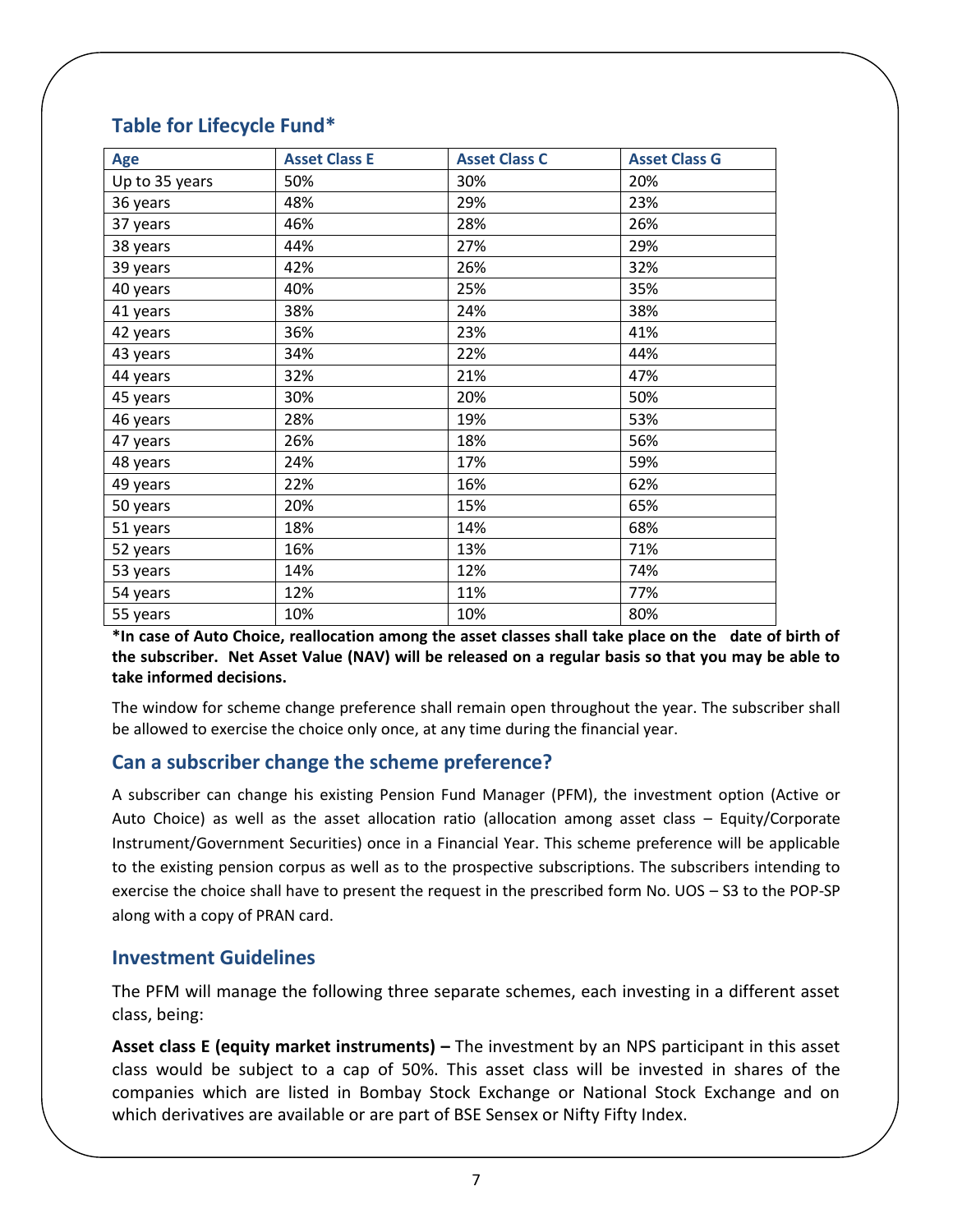**Asset class G (Government Securities) –** This asset class will be invested in Central Government Bonds and State Government Bonds.

#### **Asset class C (credit risk bearing fixed income instruments) –**

(i)Fixed Deposits of not less than 365 days of scheduled commercial banks with following filters:

a) Net worth of at least Rs.500 crores and a track record of profitability in the last three years.

b) Capital adequacy ratio of not less than 9% in the last three years. Net NPA of under 5% as a percentage of net advances in the last year

c) List to be reviewed half-yearly

(ii)(a) Credit rated Debt securities with maturity of not less than three years tenure issued by Bodies Corporate including scheduled commercial banks and public financial institutions [as defined in Section 4 (A) of the Companies Act]

(b) **Provided that the investment** in this category is made in instruments having an investment grade rating from at least two credit rating agencies. Apart from ratings by agencies, PFM shall undertake their own due diligence for assessment of risks associated with the securities before investments

(iii) Credit Rated Public Financial Institutions/PSU Bonds

(iv) Credit Rated Municipal Bonds/Infrastructure Bonds/Infrastructure Debt Funds.

The detailed investment guidelines issued by PFRDA are available on<http://www.pfrda.org.in/>

# **What are the Risks that the subscriber's investments are exposed to?**

#### **Investments**

1. There are no guarantees on investment. NPS is a defined contribution plan and the benefits would depend upon the amounts of contributions invested and the investment growth up to point of exit from NPS.

2. You may seek professional advice to assist you in planning your finances. However, this would be your own decision and PFRDA would not be responsible for any consequences

3. Past performance of the Fund Manager does not guarantee future performance of the investment.

4. The name of the Fund does not in any manner indicate either the quality of the investment scheme or its future prospects and returns.

5. All investments are subject to market risks and there is no assurance or guarantee that the investment objectives shall be achieved.

6. Investment involves investment risks such as trading volumes, settlement risk, liquidity risk, default risk including the possible loss of principal.

7. Value of your investment in the NPS may go up or down depending upon the forces and factors affecting financial markets in general.

8. Tax laws may change, affecting the Return on Investment (ROI).

#### **EXPLANATORY NOTE ON SPECIFIC RISKS IN DEBT MARKETS AND CAPITAL MARKETS**

The following is an illustrative list of risks which may be faced by investing in financial markets: **Risks associated with Debt / Money Markets (i.e. Markets in which Interest bearing Securities or Discounted Instruments are traded)**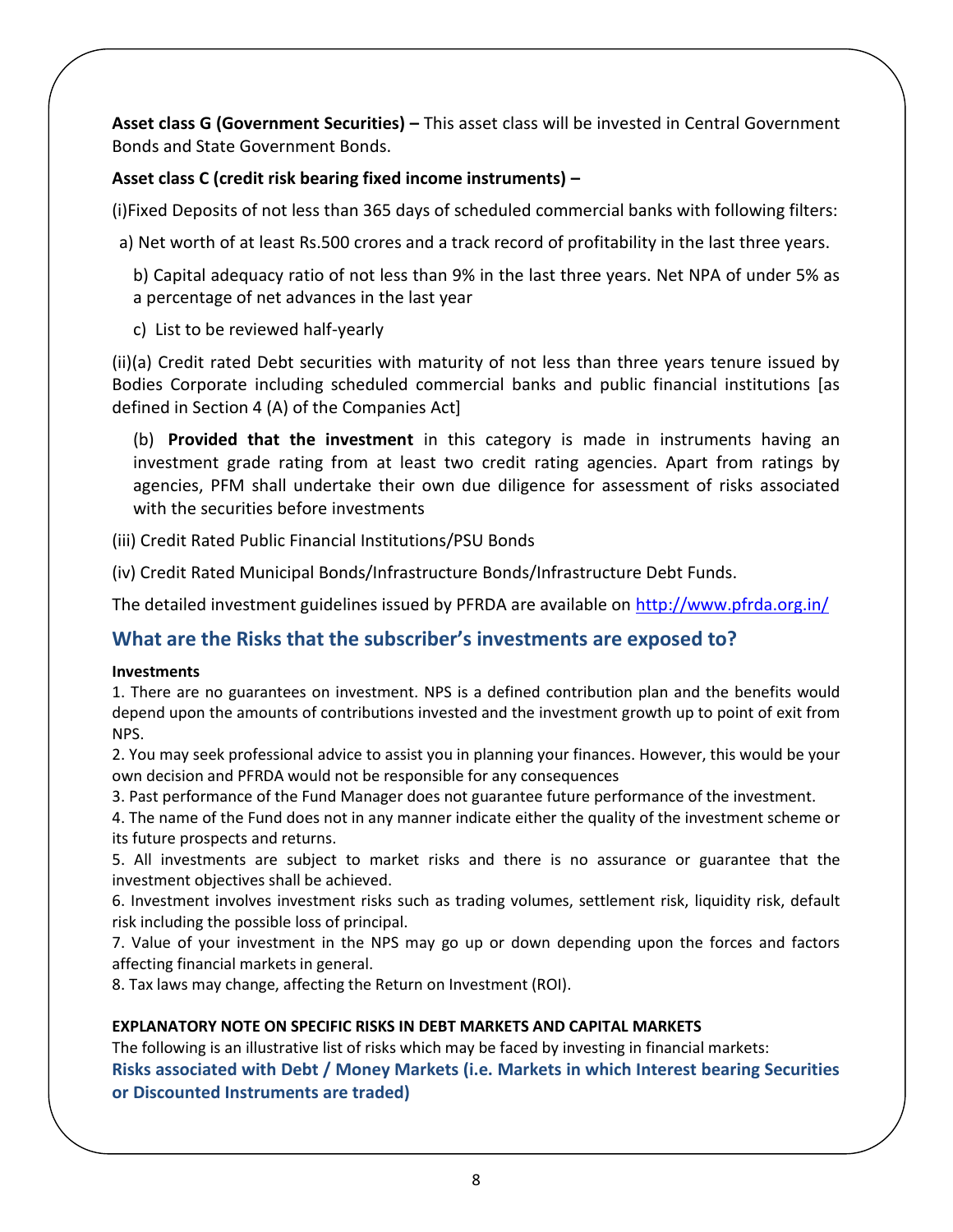**Credit Risk:** Securities carry a Credit risk of repayment of principal or interest by the borrower. This risk depends on micro-economic factors such as financial soundness and ability of the borrower as also macroeconomic factors such as Industry performance, Competition from Imports, Competitiveness of Exports, Input costs, Trade barriers, Favorability of Foreign Currency conversion rates, etc.

Credit risks of most issuers of Debt securities are rated by Independent and professionally run rating agencies. Ratings of Credit issued by these agencies typically range from "AAA" (read as "Triple A" denoting "Highest Safety") to "D" (denoting "Default"), with about 6 distinct ratings between the two extremes.

The highest credit rating (i.e. lowest credit risk) commands a low yield for the borrower. Conversely, the lowest credit rated borrower can raise funds at a relatively higher cost.

- **Sovereign risk:** The Government raises money to meet its Capital and Revenue expenditure by issuing Debt or Discounted Securities. Since payment of interest and principal amount has a sovereign status implying no default, such securities are known as securities with sovereign credit. For domestic borrowers and lenders, the credit risk on such Sovereign credit is near zero and is popularly known as "risk free security" or "Zero- Risk security". Thus Zero-Risk is the lowest risk, even lower than a security with "AAA" rating and hence commands a yield, which is lower than a yield on "AAA" security.
- **Price-Risk or Interest-Rate Risk:** From the perspective of coupon rates, Debt securities can be classified in two categories, i.e., Fixed Income bearing Securities and Floating Rate Securities. In Fixed Income Bearing Securities, the Coupon rate is determined at the time of investment and paid/received at the predetermined frequency. In the Floating Rate Securities, on the other hand, the coupon rate changes - 'floats' - with the underlying benchmark rate, e.g., MIBOR, 1 yr. Treasury Bill.

Fixed Income Securities (such as Government Securities, bonds, debentures and money market instruments) where a fixed return is offered, run price-risk. Generally, when interest rates rise, prices of fixed income securities fall and when interest rates drop, the prices increase. The extent of fall or rise in the prices is a function of the existing coupon, the payment frequency of such coupon, days to maturity and the increase or decrease in the level of interest rates. The prices of Government Securities (existing and new) shall be influenced only by movement in interest rates in the financial system. Whereas, in the case of corporate or institutional fixed income securities, such as bonds or debentures, prices are influenced not only by the change in interest rates but also by credit rating of the security and liquidity thereof.

- **Reinvestment Risk:** Investments in fixed income securities may carry reinvestment risk as interest rates prevailing on the interest or maturity due dates may differ from the original coupon of the bond. Consequently the proceeds may get invested at a lower rate.
- **Liquidity Risk:** The corporate debt market is relatively illiquid vis-a-vis the Government securities market.

There could therefore be difficulties in exiting from corporate bonds in times of uncertainties. Liquidity in an option therefore may suffer. Even though the Government Securities market is more liquid compared to that of other debt instruments, on occasions, there could be difficulties in transacting in the market due to extreme volatility or unusual constriction in market volumes or on occasions when an unusually large transaction has to be put through.

 **Prepayment Risk:** In the event of prepayments, investors may be exposed to changes in tenor and yield. Also, any Charge off's would result in the reduction in the tenor of the Pass through Certificates (PTC's).

#### **Risks associated with Capital Markets or Equity Markets (i.e. Markets in which Equity Shares or Equity oriented instruments are issued and traded)**

 **Price fluctuations and Volatility:** Investments are subject to market and other risks and there can be neither a guarantee against loss resulting from an investment in the NPS nor any assurance that the objective of the NPS shall be achieved. The NAV of the Units issued under the NPS can go up or down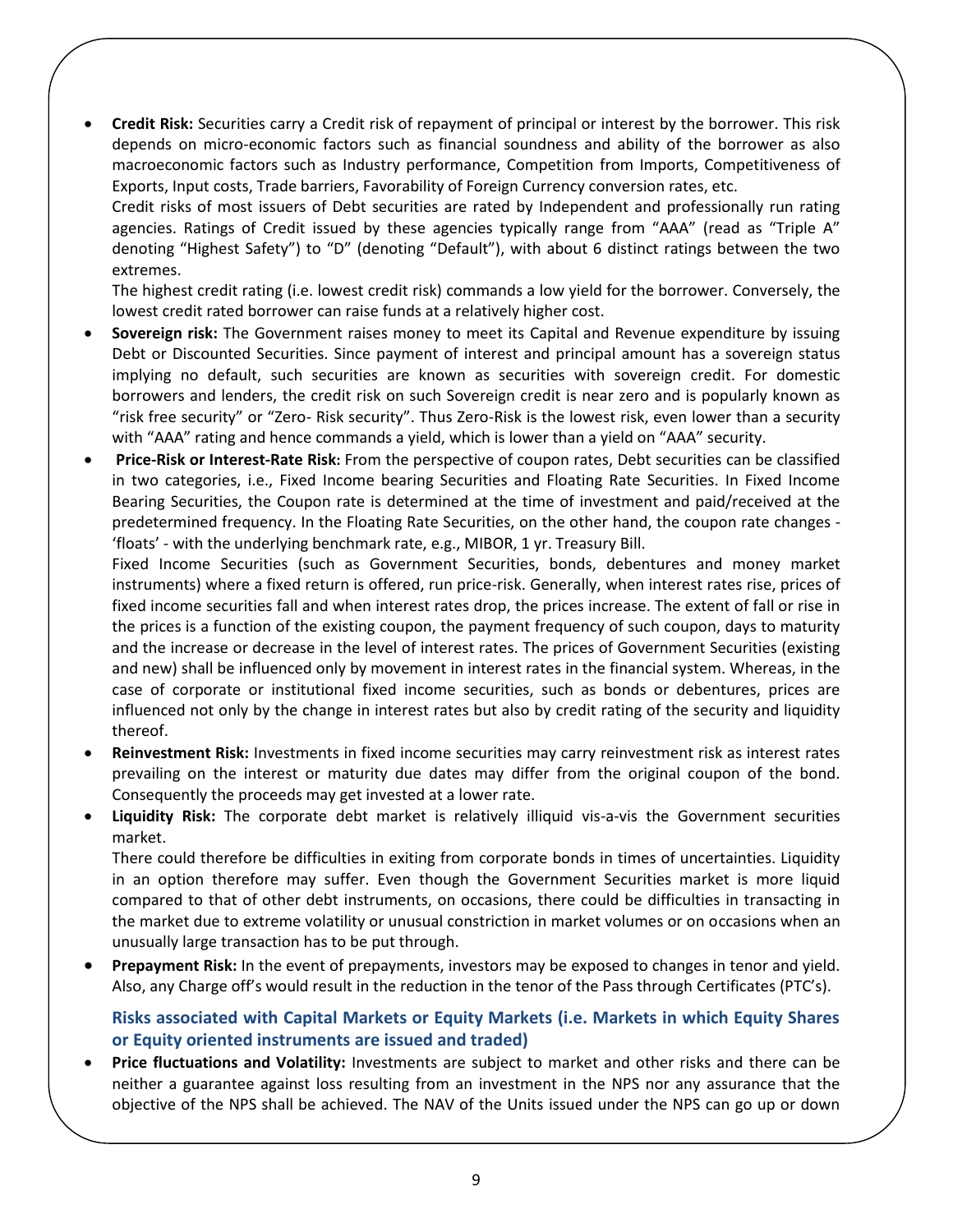because of various factors that affect the capital market in general, such as, but not limited to, changes in interest rates, Government policy and volatility in the capital markets. Pressure on the exchange rate of the Rupee may also affect security prices.

 **Liquidity Risks:** Liquidity in Equity investments may be affected by trading volumes, settlement periods and transfer procedures. These factors may also affect the PFM's ability to make intended purchases/sales, cause potential losses to the investments and result in the PFMs missing certain investment opportunities.

**There will be a time lag between the time you deposit Cash/Demand draft/cheque/ Electronic Clearing System (ECS) with the POP-SP and the time of credit of units to the Permanent Retirement Account of the subscriber, which may range upto 15 working days at the time of initial registration and upto 7 working days for subsequent contributions. PFRDA may impose penalties on intermediaries in case of delay beyond this period.**

## **How much does a subscriber need to contribute?**

| <b>TIER I</b>                                            | <b>TIER II</b>                                      |
|----------------------------------------------------------|-----------------------------------------------------|
| Minimum contribution at the time of account              | Minimum contribution at the time of account         |
| opening and for all subsequent transactions - Rs         | opening<br>- Rs.1000/- and for all subsequent       |
| 500                                                      | transactions a minimum amount per contribution      |
|                                                          | of Rs.250/-                                         |
| Minimum contribution per year - Rs 6,000                 | Minimum Account Balance at the end of Financial     |
| excluding charges and taxes                              | Year - Rs.2000/- excluding charges and taxes        |
| Minimum number of contributions in a year - 01           | Minimum number of contributions in a year - 01      |
|                                                          |                                                     |
| <b>Charges and Penalty for non-compliance of</b>         | <b>Charges and Penalty for non-compliance of</b>    |
| mandatory minimum contributions:                         | mandatory minimum contributions:                    |
| If the subscriber contributes less than Rs. 6,000 in     |                                                     |
| a year, his account would be frozen and further          | Penalty of Rs. 100/- to be levied on the subscriber |
| transactions are allowed till the account is             | for not maintaining the minimum account balance     |
| reactivated.                                             | and/or not making the minimum number of             |
| • In order to reactivate the account, the subscriber     | contributions.                                      |
| would have to pay the minimum contributions,             |                                                     |
| along with penalty of Rs.100 per year of default due for |                                                     |
| the period of dormancy.                                  |                                                     |
| • A frozen account shall be closed when the              |                                                     |
| account value falls to zero.                             |                                                     |

You are required to make your first contribution at the time of applying for registration at any POP - SP. The requirements for minimum contributions to NPS are as follows:

Over and above the mandated limit of a minimum of 1 contribution, you may decide on the frequency of the contributions across the year as per your convenience.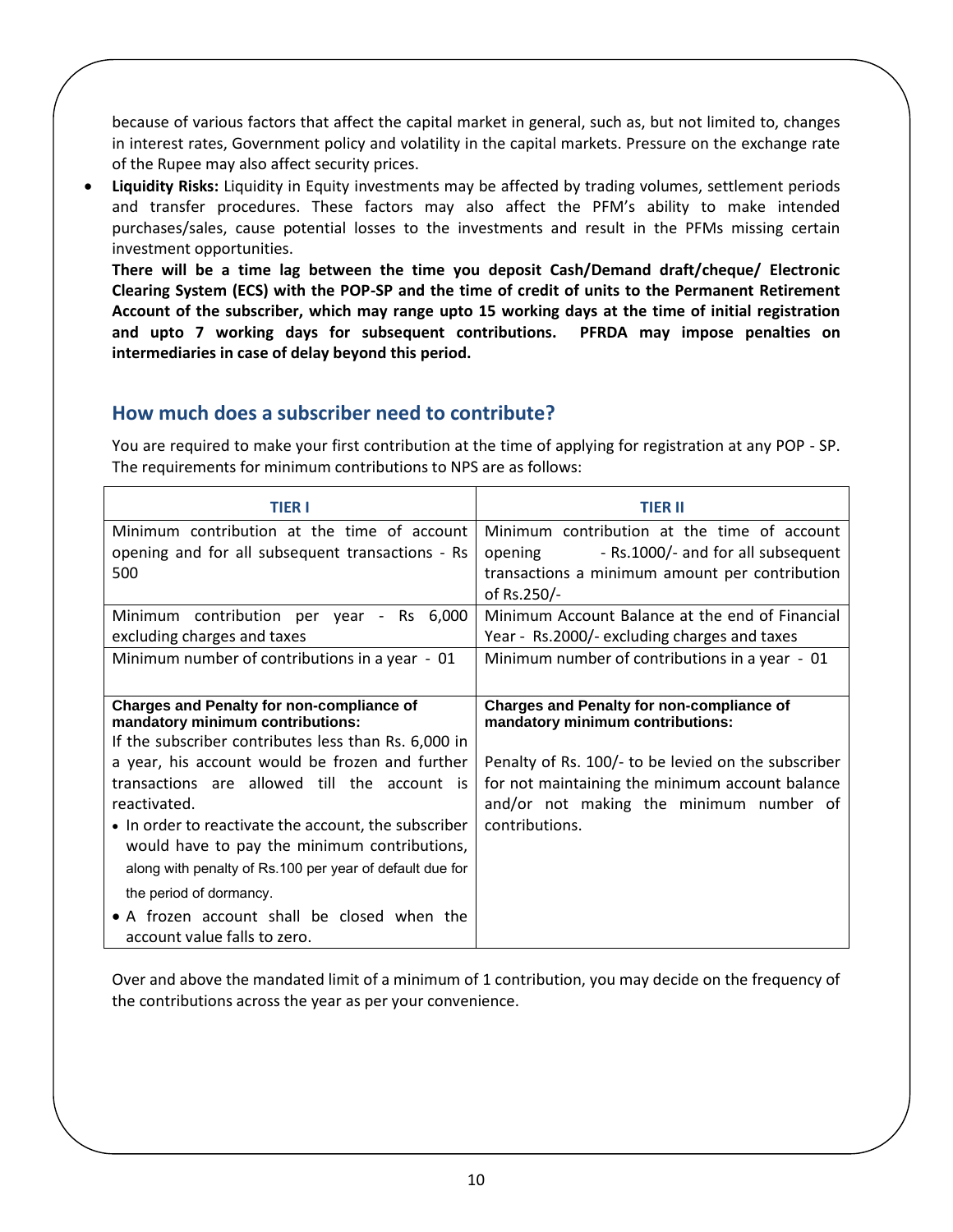## **Tax Benefits**

#### **Tax benefit to employee**:

Individuals who are employed and contributing to NPS would enjoy tax benefits on their own contributions as well as their employer's contribution as under: -

(a) Employee's own contribution - Eligible for tax deduction up to 10% of Salary (Basic + DA) under Section 80 CCD(1) within the overall ceiling of Rs. 1 lac under Sec 80 CCE.

(b) Employer's contribution – The employee is eligible for tax deduction up to 10% of Salary (Basic + DA) contributed by employer under Sec 80 CCC(2) over and above the limit of Rs. 1 lac provided under Sec 80 CCE.

#### **Tax benefit for self-employed:**

Eligible for tax deduction up to 10 % of gross income under Sec 80 CCD (1) with in the overall ceiling of Rs. 1 lac under Sec 80 CCE.

Tax benefits would be applicable as per the Income Tax Act, 1961 as amended from time to time.

#### **How to enroll in the NPS?**

To enroll in the NPS, you need to submit the Subscriber Registration Form to the POP-SP of your choice. You can procure your subscriber registration application form from any of the Point of Presence - Service Providers (POP-SP) you wish to register with. Alternatively the subscriber registration forms are available at [https://www.npscra.nsdl.co.in/download/subscriber-corner/Steps-to-Join-NPS/UOS-S1-](https://www.npscra.nsdl.co.in/download/subscriber-corner/Steps-to-Join-NPS/UOS-S1-Subscriber-registration-form-CAF.pdf) [Subscriber-registration-form-CAF.pdf](https://www.npscra.nsdl.co.in/download/subscriber-corner/Steps-to-Join-NPS/UOS-S1-Subscriber-registration-form-CAF.pdf) or on the website of PFRDA.

The applicant has to ensure that subscriber registration application form is duly filled up i.e. photograph, signature, mandatory details, scheme preference details etc and also submit Know Your Customer (KYC) documentation with respect to proof of identity and proof of address. One is advised to [read the](https://www.npscra.nsdl.co.in/download/subscriber-corner/Steps-to-Join-NPS/INSTRUCTIONS%20FOR%20FILLING%20THE%20FORM.pdf)  [instructions](https://www.npscra.nsdl.co.in/download/subscriber-corner/Steps-to-Join-NPS/INSTRUCTIONS%20FOR%20FILLING%20THE%20FORM.pdf) given at the back of the form. NRIs should have an account with a bank based in India to open an account under NPS. The contributions made by the NRI would be subject to regulatory requirements as prescribed by RBI from time to time and FEMA requirements. Once the application form is duly filled in you can go to your nearest POP-SP and submit the PRAN application along with the KYC documents. PRAN card will be sent to your correspondence address by CRA. The list of POP –SP (Service Provider branches) is available on the CRA website [www.npscra.nsdl.co.in](http://www.npscra.nsdl.co.in/) and on the website of the concerned POP. **To know the nearest POP-SP branch of your choice you may visit [https://www.npscra.nsdl.co.in/pop-sp.php.](https://www.npscra.nsdl.co.in/pop-sp.php)**

After the account is opened, CRA shall mail a "Welcome Kit" to you containing the subscriber's unique Permanent Retirement Account Number (PRAN) Card and the complete information provided by the subscriber in the Subscriber Registration form. This account number will be the primary means of identifying and operating the account. You will also receive a Telephone Password (TPIN) which can be used to access your account on the call Centre number (1-800-222080). You will also be provided an Internet Password (IPIN) for accessing your account on the CRA Website (www.npscra.nsdl.co.in) on a 24X7 basis.

#### **How can I pay my contributions under NPS?**

The subscriber can contribute the amount through cash, local cheque, demand draft or Electronic Clearing System (ECS) at his/her chosen POP-SP. However, for cash transactions exceeding Rs.50000/ one needs to submit the copy of the PAN card as per the Anti-Money laundering (AML) rules. Also, No outstation cheques shall be accepted.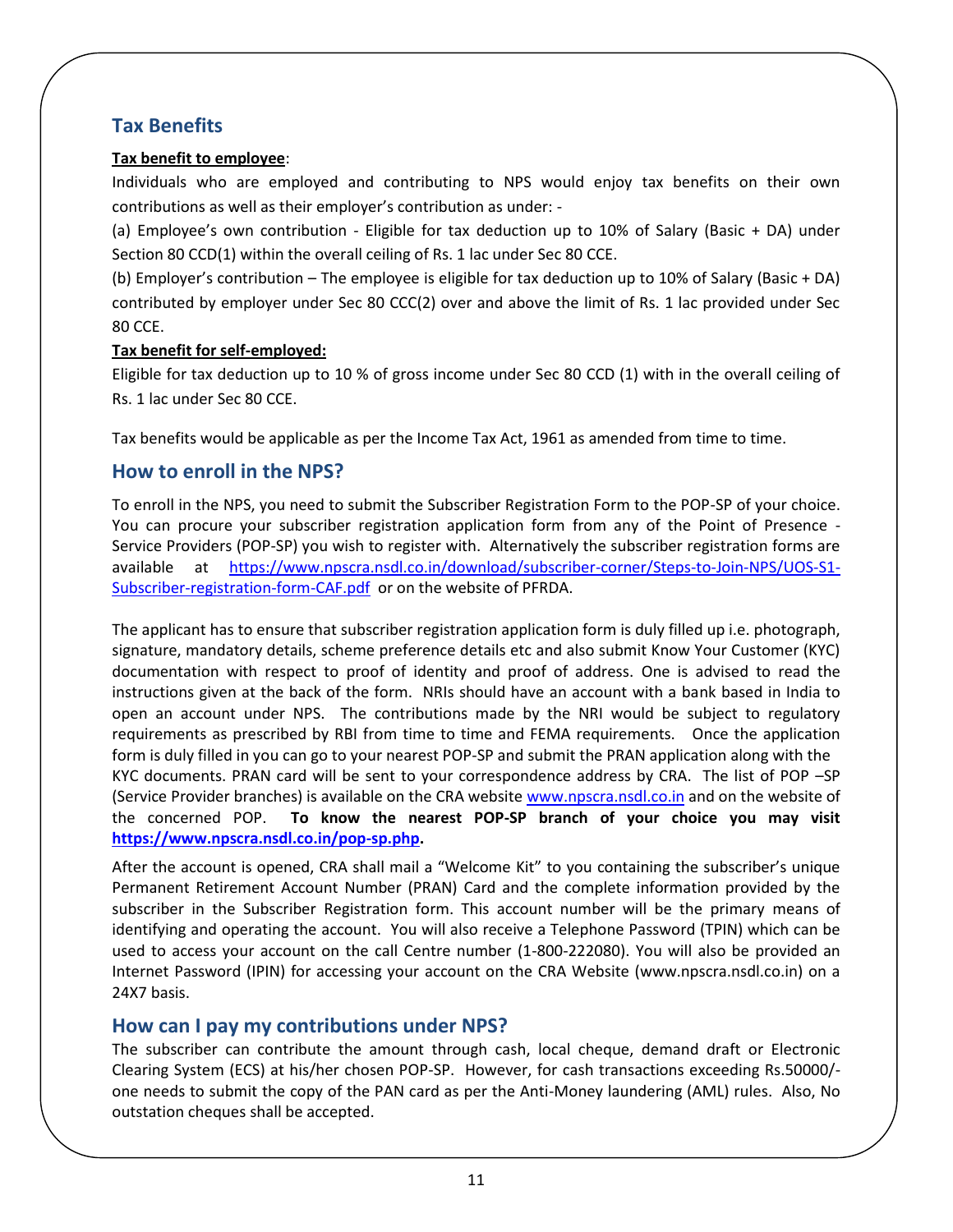### **When can a subscriber exit from NPS?**

- When the subscriber attains the age of 60 years
- At any time before attaining the age of 60 years
- Due to the death of the subscriber.

# **What are the benefits that the subscriber or his family can derive from the NPS at the time of exit from NPS?**

| a) | Upon attainment of the age of    | At least 40% of the accumulated pension wealth of the       |
|----|----------------------------------|-------------------------------------------------------------|
|    | 60 years                         | subscriber needs to be utilized for purchase of annuity     |
|    |                                  | providing for monthly pension to the subscriber and balance |
|    |                                  | is paid as lump sum payment to the subscriber. However,     |
|    |                                  | the subscriber has the option to defer the lump sum         |
|    |                                  | withdrawal till the age of 70 years.                        |
| b) | At any time before attaining the | At least 80% of the accumulated pension wealth of the       |
|    | age of 60 years                  | subscriber needs to be utilized for purchase of annuity     |
|    |                                  | providing for monthly pension to the subscriber and the     |
|    |                                  | balance is paid as a lump sum payment to the subscriber.    |
| C) | Death of the subscriber.         | The entire accumulated pension wealth (100%) would be       |
|    |                                  | paid to the nominee/legal heir of the subscriber and there  |
|    |                                  | would not be any purchase of annuity/monthly pension.       |

For those subscribers who have opted for Swavalamban scheme, withdrawals under (a) & (b) above, there is an overriding condition on the lump sum payment payable due to which the entire accumulated pension wealth would be annuitized in case if the monthly pension obtained by using the 40%/80% of the pension wealth is below Rs. 1000/- per month.

#### **Annuities and Annuity Service Providers (ASPs):**

Annuity is a financial instrument which provides for a monthly payment of pension against a fixed lump sum amount and which under NPS is the monetary or money value of the specified % of the accumulated pension wealth in the subscribers account. The subscriber has to mandatorily buy the annuity as specified in the exit rules of NPS and from a PFRDA empanelled Annuity Service Provider.

Annuity Service Providers are IRDA licensed and regulated Life Insurance companies, transacting annuity business in India and who are empanelled by PFRDA for servicing the annuity requirements of the NPS subscribers. At present the following 7 ASP's are providing the Annuity services to NPS subscribers and the contact details of these ASP's can be seen at **[https://www.npscra.nsdl.co.in/annuity-service](https://www.npscra.nsdl.co.in/annuity-service-providers.php)[providers.php](https://www.npscra.nsdl.co.in/annuity-service-providers.php)**.

- **Life Insurance Corporation of India**
- **SBI Life Insurance Co. Ltd.**
- **ICICI Prudential Life Insurance Co. Ltd.**
- **HDFC Standard Life Insurance Co Ltd**
- **Bajaj Allianz Life Insurance Co. Ltd.**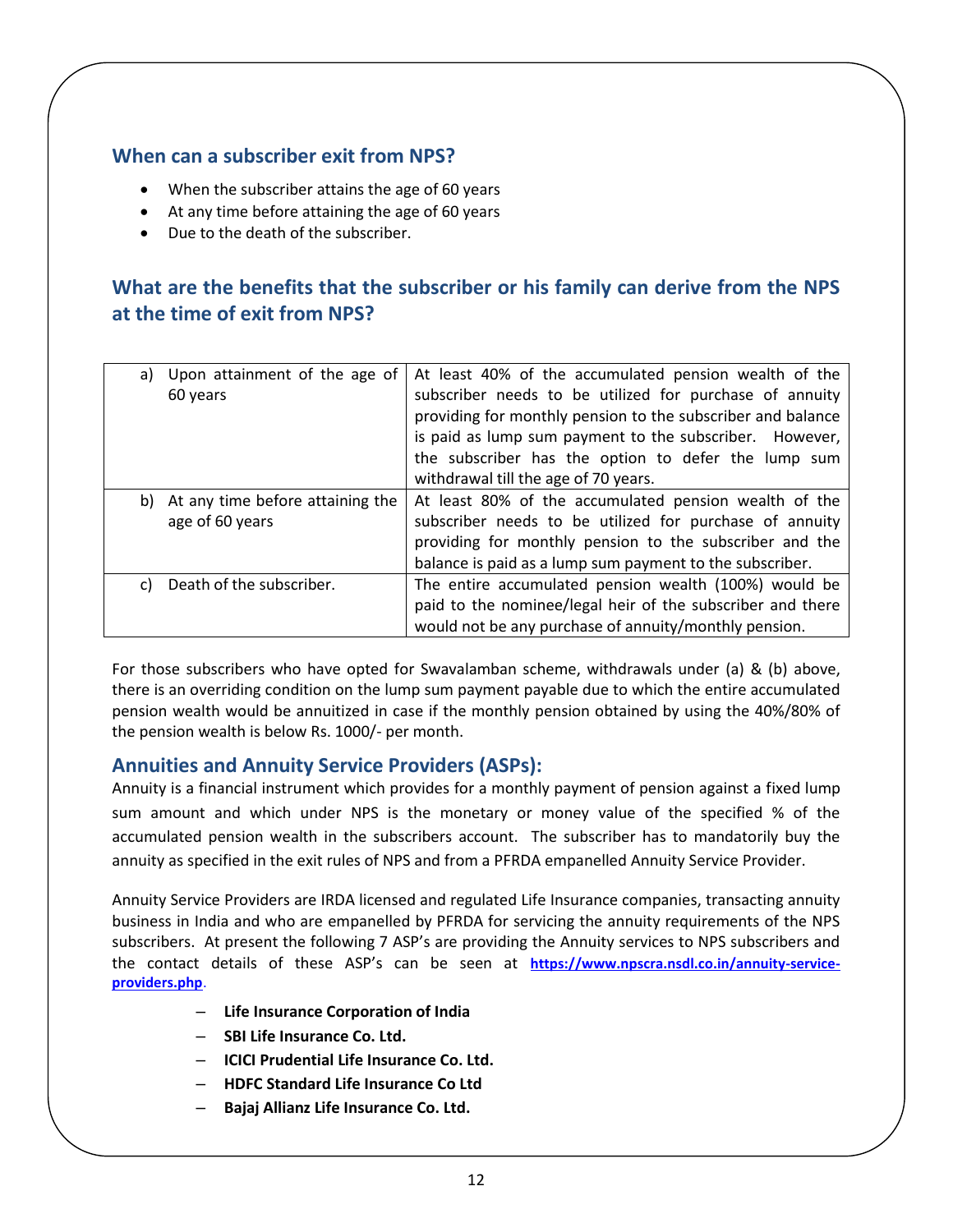- **Reliance Life Insurance Co. Ltd.**
- **Star Union Dai-ichi Life Insurance Co. Ltd.**

These ASP's are prudentially regulated and monitored by Insurance Regulatory and Development Authority (IRDA). Under National Pension System (NPS), the subscriber has the option to choose the type of Annuity and the Annuity Service provider. The subscriber may choose the annuity type/scheme basing on his requirements from amongst the available schemes offered by the respective ASP's. Currently, the following types of annuities are generally available with the ASP's.

#### **Type of Annuities:**

The following are the annuities that are available in the Indian market in general. However, ASP's also offer variants which are a combination of some of the below mentioned types.

1. Annuity/ pension payable for life at a uniform rate.

2. Annuity payable for 5, 10, 15 or 20 years certain and thereafter as long as the annuitant is alive.

3. Annuity for life with return of purchase price on death of the annuitant.

4. Annuity payable for life increasing at a simple rate of 3% p.a.

5. Annuity for life with a provision of 50% of the annuity payable to spouse during his/her lifetime on death of the annuitant.

6. Annuity for life with a provision of 100% of the annuity payable to spouse during his/her lifetime on death of the annuitant.

7. Annuity for life with a provision of 100% of the annuity payable to spouse during his/ her life time on death of annuitant. The purchase price will be returned on the death of last survivor.

Any one option can be chosen. Once chosen, the option cannot be altered.

#### **What happens in case of death of annuitant after the purchase of the annuity?**

i. Under option (**1**) annuity ceases after the annuitant dies.

ii. Under option (**2**)

I. On death of the annuitant during the guaranteed period - annuity is paid to the nominee till the end of the guaranteed period after which the same ceases.

II. On death after the guaranteed period - annuity ceases.

iii. Under option (**3**) annuity ceases after death of the annuitant and the purchase price is paid to the nominee.

iv. Under option (**4**) annuity ceases after death of the annuitant.

v. Under option (**5**) payment of 100% annuity ceases after death of the annuitant and 50% of the annuity is payable to the surviving named spouse during his/her life time. If the spouse predeceases the annuitant, the annuity ceases after death of the annuitant.

vi. Under option (**6**) payment of annuity ceases after death of the annuitant and full annuity is payable to the surviving named spouse during his/her life time. If the spouse predeceases the annuitant, the annuity ceases after death of the annuitant.

vii. Under option (**7**) payment of annuity ceases after death of the annuitant and full annuity is payable to the surviving named spouse during his/her life time. If the spouse predeceases the annuitant, the annuity ceases after death of the annuitant and purchase price is paid to the nominee.

#### **Default option for annuity service provider and annuity scheme:**

The following default annuity service provider along with the annuity scheme is available to all the subscribers under National Pensions System. However, it may be noted that default option is being purely provided in the subscribers' interest and to avoid any delay in claim processing and is not with a view to endorse/promote any particular ASP or annuity variant being offered by the ASP.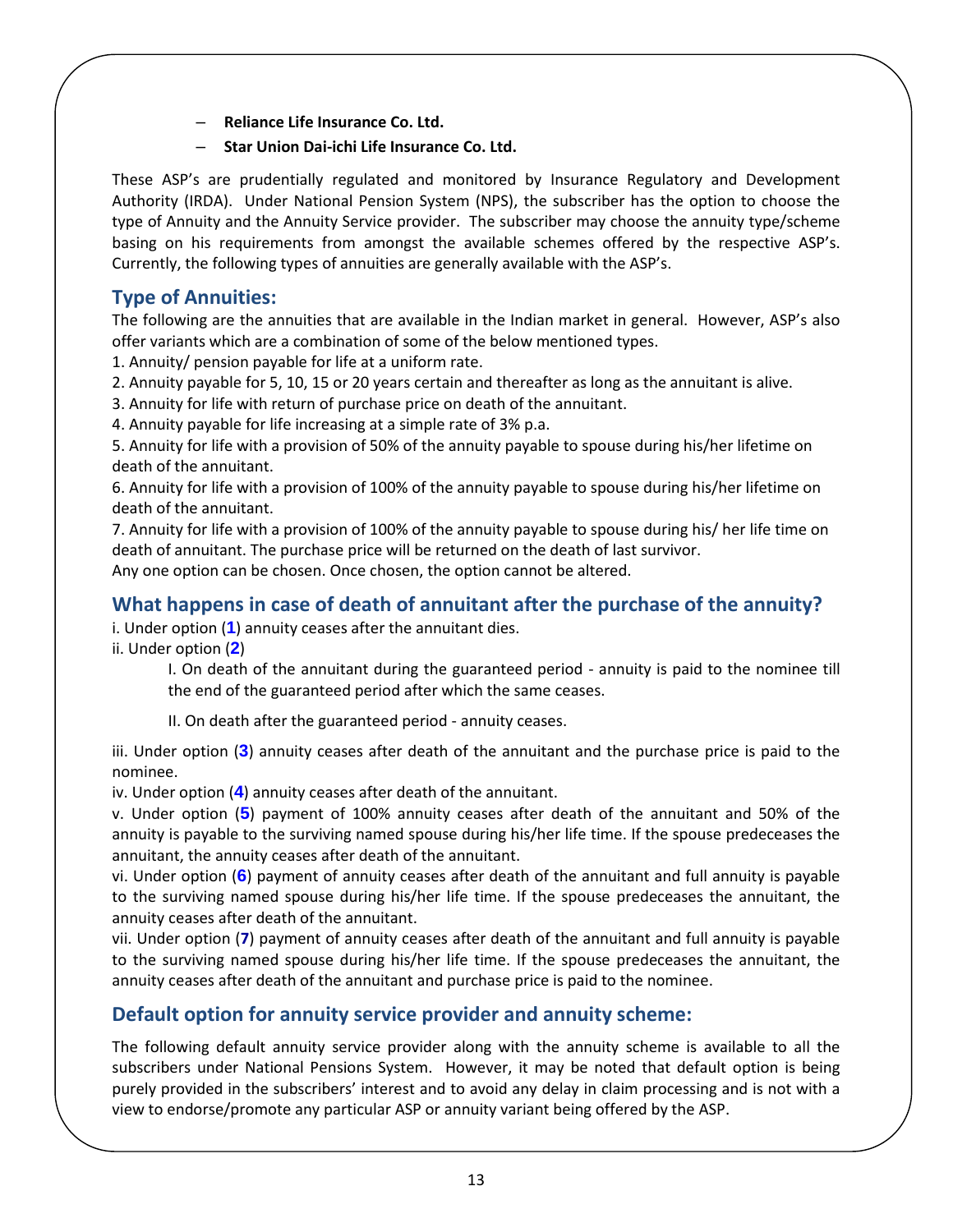1*. Default Annuity Service Provider* – Life Insurance Corporation of India (LIC)

2. *Default Annuity Scheme* - Annuity for life with a provision of 100% of the annuity payable to spouse during his/her life on death of annuitant' and Under this option, payment of monthly annuity would cease once the annuitant and the spouse die or after death of the annuitant if the spouse pre-deceases the annuitant, without any return of purchase price.

3. However, where the corpus is not adequate to buy the default annuity variant and from the default ASP, the subscriber has to compulsorily choose an ASP who offers an annuity at the available corpus in the account of the subscriber.

#### **Where do I submit my withdrawal request?**

Under National Pension System, PFRDA has entrusted the responsibility of receiving, processing and settlement of all withdrawal claims made to Central Recordkeeping Agency (CRA) and CRA has created a special NPS claim processing cell (NPSCPC) for this purpose for handling all types of withdrawal claims. The CRA will monitor the performance of NPSCPC on the withdrawal processing as per the instructions provided by PFRDA in this regard. At present the NPSCPC is fully functional.

The subscribers can submit their claims for withdrawal from NPS through any of the POP-SP's to NPS Claim processing cell (NPSCPC) for processing of the claims. The entire exit and withdrawal process is proposed to be system driven for majority part and the contact details of NPSCPC as on 01/04/2013 are as given below:

| COMMUNICATION ADDRESS OF CRA CLAIM CELL | <b>NPS Claim Processing Cell,</b>               |
|-----------------------------------------|-------------------------------------------------|
|                                         | Central Record Keeping Agency, NSDL, 4th Floor, |
|                                         | 'A' Wing, Trade World, Kamala Mills Compound,   |
|                                         | Senapati Bapat Marg, Lower Parel, Mumbai -      |
|                                         | 4000013                                         |
| <b>TELEPHONE NUMBERS</b>                | 022-24994512                                    |
|                                         | 022-24994862                                    |
|                                         | 022-249904200 (Board)                           |
| E-MAIL ID'S                             | SarvdeepS@nsdl.co.in; Sudhanshus@nsdl.co.in     |
| <b>CONTACT PERSON / PERSONS</b>         | Mr.Sarvdeep Singh / Mr. Sudhanshu Shekhar       |
| SECOND OR SENIOR LEVEL CONTACT PERSON   | Mr.Prasenjit Mukherjee                          |
| E-MAIL ID                               | PrasenjitM@nsdl.co.in                           |

Please note that the above details may change from time to time and as per the approval of PFRDA. Also, Subscribers can contact the personnel mentioned above in case of any doubt / queries on the withdrawal process or any other information pertaining to the withdrawal of benefits under NPS.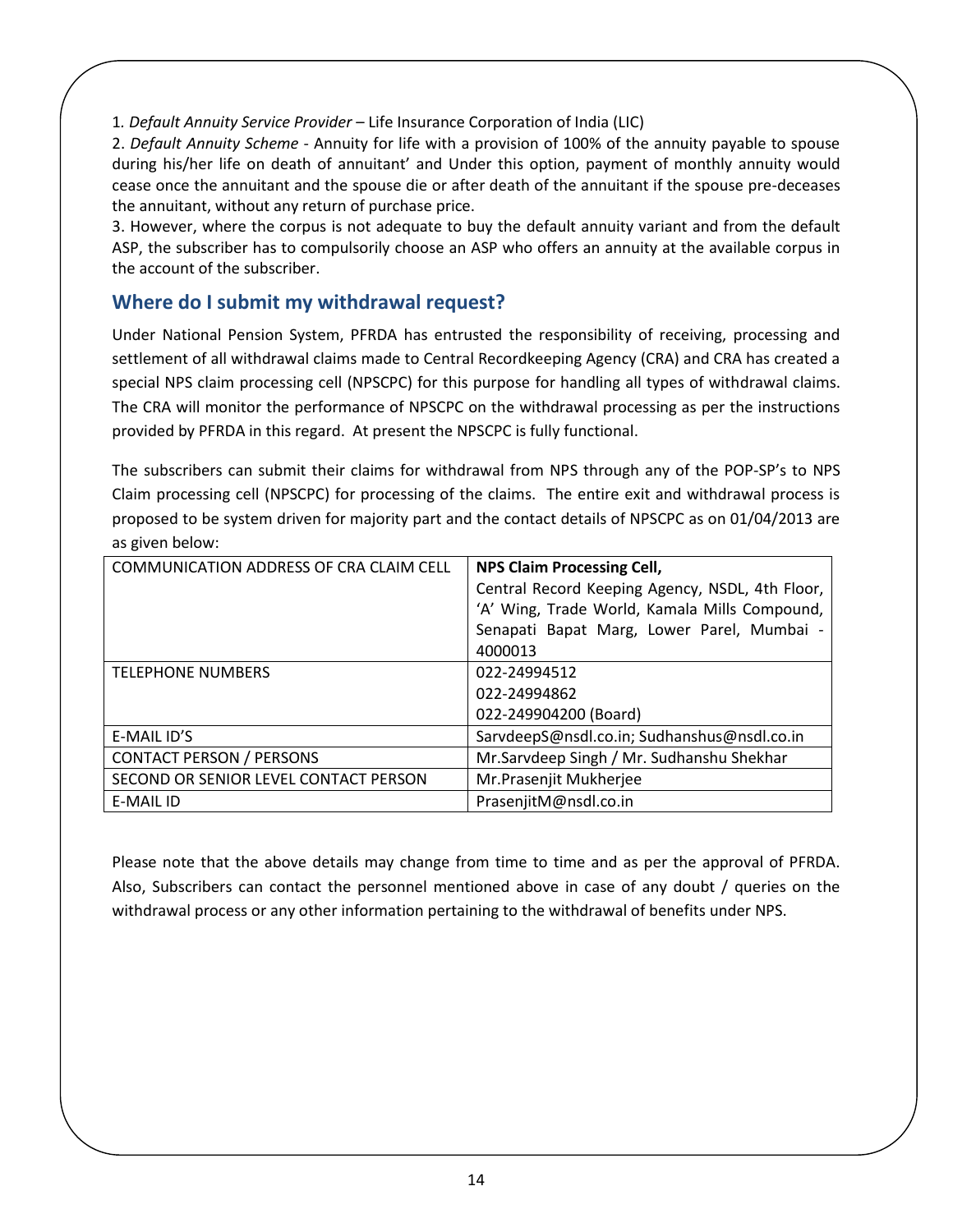## **What are the Charges that the subscriber needs to pay under NPS?**

NPS offers Indian citizens a low cost option for planning their retirement. NPS perhaps is the world's lowest cost retirement savings product. Following are the charges under NPS:

| <b>Intermediary</b> | <b>Charge head</b>             | <b>Service charges</b>                            | <b>Method</b><br>of   |
|---------------------|--------------------------------|---------------------------------------------------|-----------------------|
|                     |                                |                                                   | <b>Deduction</b>      |
| <b>CRA</b>          | PRA Opening charges            | Rs. 50                                            | Through               |
|                     | <b>Annual PRA</b>              | Rs. 190                                           | cancellation of units |
|                     | Maintenance cost per           |                                                   |                       |
|                     | account                        |                                                   |                       |
|                     | Charge per transaction         | <b>Rs. 4</b>                                      |                       |
| POP(Maximum         | Initial subscriber             |                                                   |                       |
| Permissible         | registration                   | Rs.100/-                                          | To be collected       |
| Charge for each     | Contribution upload            | 0.25% of the contribution amount from subscriber  | upfront from          |
| subscriber)         | (Initial as well as            | subject to a minimum of Rs.20 and a maximum of    | subscriber            |
|                     | subsequent)                    | Rs. 25,000                                        |                       |
|                     | Other transactions.            | <b>Rs 20</b>                                      |                       |
| <b>Trustee Bank</b> | Not Applicable                 | Nil                                               |                       |
|                     |                                |                                                   |                       |
|                     |                                |                                                   |                       |
| Custodian (On       | <b>Asset Servicing charges</b> | 0.0075% p.a for Electronic segment & 0.05% p.a.   | Through NAV           |
| asset value in      |                                | for Physical segment                              | deduction             |
| custody)            |                                |                                                   |                       |
| <b>PFM charges</b>  | Investment                     | within the prescribed upper ceiling of 0.25% p.a. | Through NAV           |
|                     | Management Fee                 |                                                   | deduction             |

**Service tax and other levies, as applicable, will be levied as per the existing tax laws. There are no additional CRA charges for the maintenance of Tier –II account. Also, please note that the fee structure may change from time to time as may be decided by PFRDA.**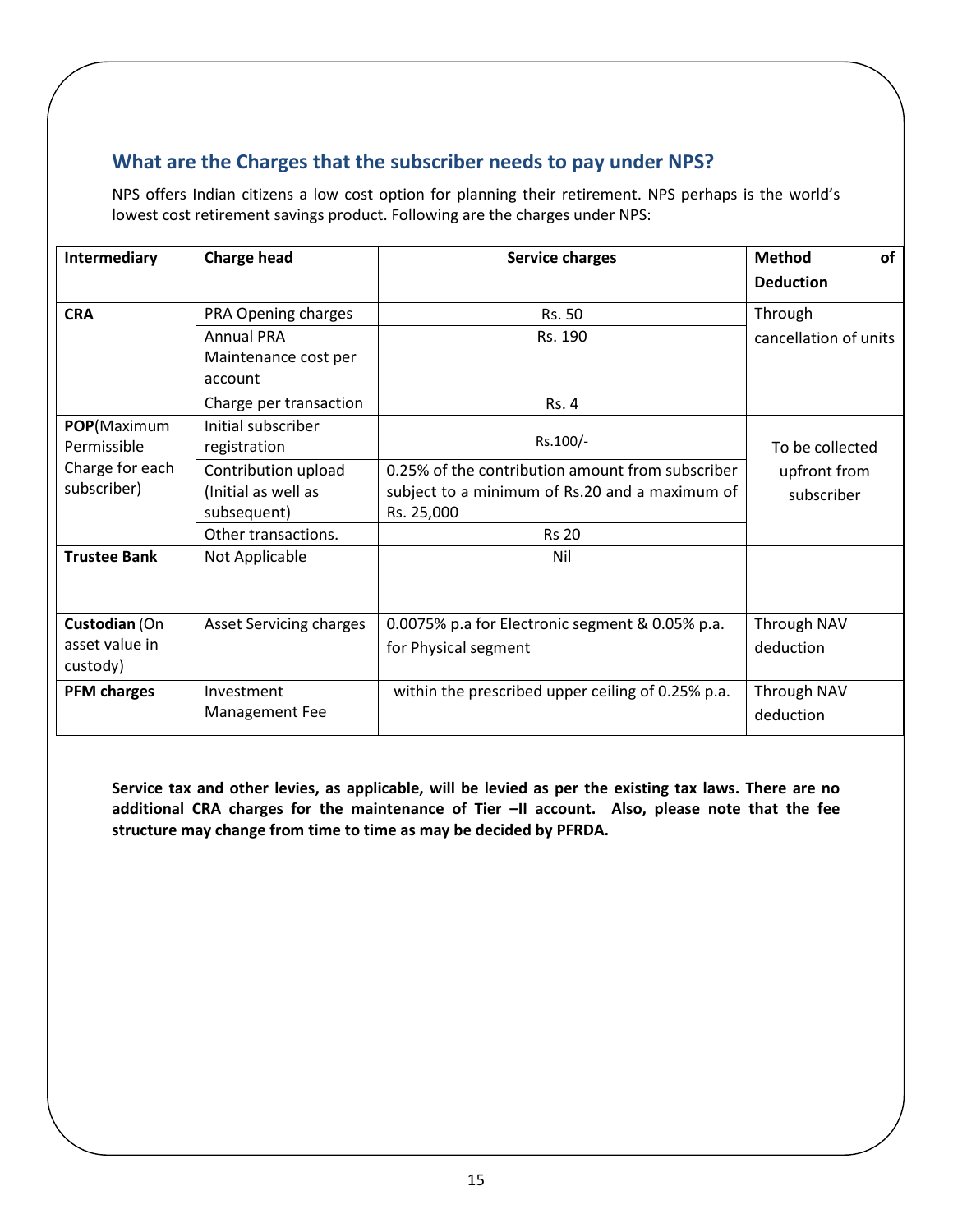# **NPS ARCHITECTURE**

## **PFRDA**

PFRDA is the prudential Regulator for the NPS and is currently is headed **by Shri Yogesh Agarwal as Chairman. The present constitution of the PFRDA Board is as under:**

**1. Shri Yogesh Agarwal** Chairman, PFRDA

**2. Shri Anup Wadhawan,** Joint Secretary (BA & PI), Department of Financial Services, Govt. of India PART-TIME MEMBER

**3. Smt. Sudha Krishnan,** Joint Secretary, Dept. of Expenditure, Govt. of India PART-TIME MEMBER

## **NPS Intermediaries**

#### **NPS Trust**

PFRDA has established the **NPS Trust** under Indian Trust Act, 1882 and appointed NPS Board of Trustees in whom the administration of the "National Pension System" vests under Indian Law. The Trust is responsible for taking care of the funds under the NPS.

#### **Trustees**

**Sh. G. N. Bajpai (Former Chairman, SEBI)** Chairman

**Sh. Nagendra Bhatnagar (Former MD & CEO, IDBI Capital Market Services Ltd)** Chief Executive Officer & Trustee

**Sh. Syed Shahabuddin, (Former MD, Clearing Corporation of India)** Trustee

**Sh. Shailesh Haribhakti (Eminent Chartered Accountant)** Trustee

**Smt. Pallavi S. Shroff (Eminent Lawyer and Competition Law practitioner)**

Trustee

**Sh. Pramod Kumar Rastogi (Former member Telecom Disputes Settlement and Appellate, Former Secretary, Ministry of Steel)** Trustee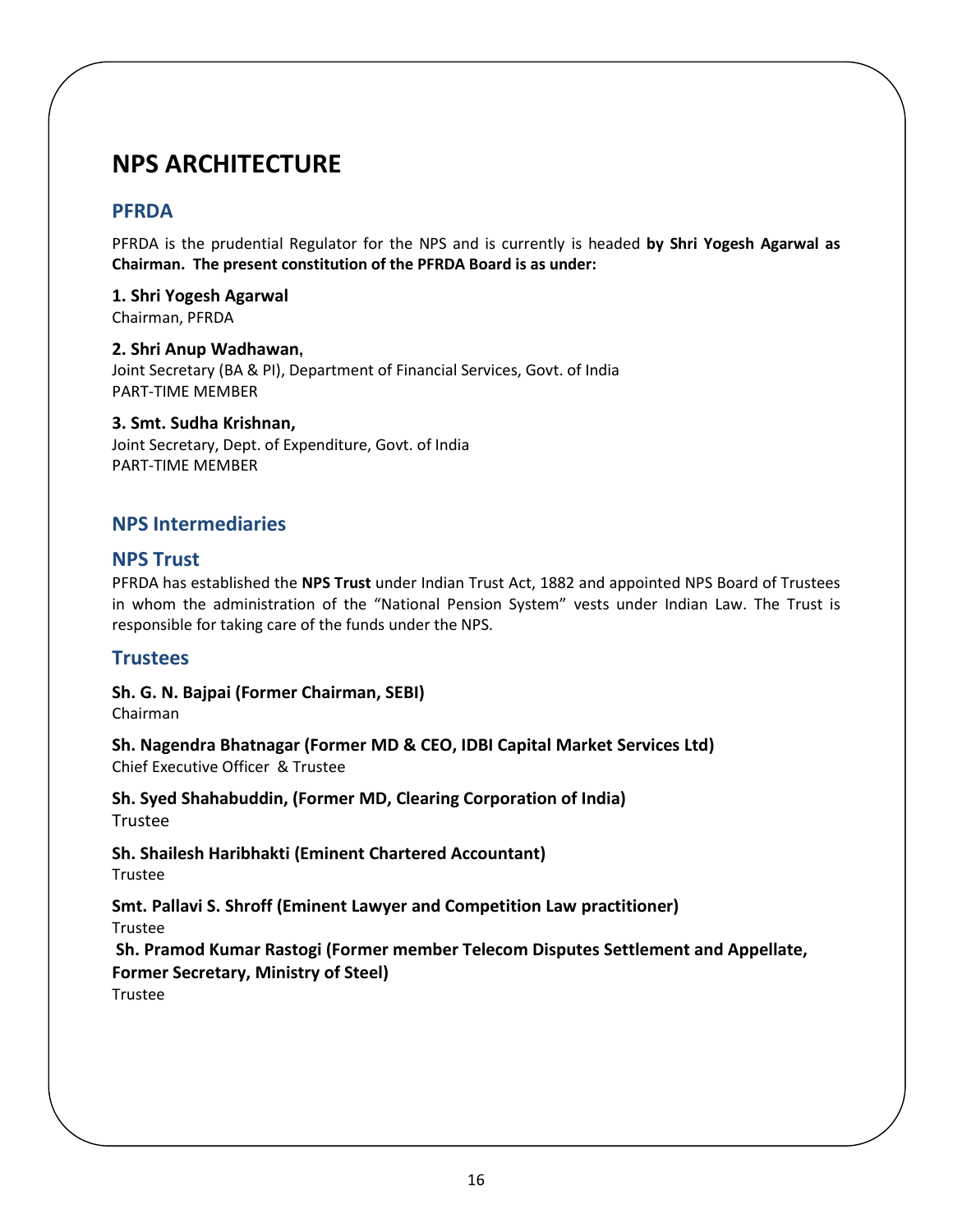#### **Functions of NPS Trust**

- To call for any information, report etc. from PFM(s), Trustee Bank and Custodian.
- To issue directions to PFM(s) for protecting the interest of subscribers.
- To appoint a panel of independent auditors to undertake compliance audit.
- To verify that Trustee Bank is performing its functions as per the provisions of the Agreement with NPS Trust.
- To verify that PFM(s) are strictly following the terms and condition of Investment Management Agreement (IMA) with NPS Trust.

#### **Points of Presence (POPs)**

Points of Presence (POPs) are the first points of interaction of the NPS subscriber with the NPS architecture. The authorized branches of a POP, called Point of Presence Service Providers (POP-SPs), will act as collection points and extend a number of customer services to NPS subscribers.

#### **Central Recordkeeping Agency (CRA)**

The recordkeeping, administration and customer service functions for all subscribers of the NPS are being handled by NSDL e-Governance Infrastructure Limited, which is acting as the Central Recordkeeper for the NPS.

#### **Trustee Bank**

The Trustee Bank appointed under NPS shall facilitate fund transfers across various entities of the NPS system viz. PFMs, ASPs, Subscribers, etc. Currently Axis Bank is the Trustee Bank for NPS. The trustee bank may undergo changes from time to time basing on the approval/requirement of new entities to act as Trustee Bank by PFRDA.

#### **Custodian:**

Stock Holding Corporation of India Ltd. (SCHIL) has been appointed by PFRDA to function as "The Custodian and Depository Participant" to NPS Trust and provide custodial services for securities in physical form and Depository Participant services for securities in Demat mode.

#### **Pension Fund Managers (PFMs)**

For managing the pension funds of subscribers, Pension Fund Managers are appointed/granted registration by PFRDA after scrutiny of their credentials as per the *"PFRDA (Registration of Pension Funds for Private Sector) Guidelines -2012"*. Subscribers have the option of selecting any one PFM registered with PFRDA and also have the option to change the PFM once in a year free of charges. The PFMs are required to invest the funds as per the guidelines issued by PFRDA from time to time.

At present, the following 8 PFMs are appointed/granted registration by PFRDA to manage the pension funds of subscribers under the private sector.

- 1. SBI Pension Funds Pvt. Ltd.
- 2. LIC Pension Fund Ltd.
- 3. UTI Retirement Solutions Ltd.
- 4. Kotak Mahindra Pension Fund Ltd.
- 5. Reliance Capital Pension Fund Ltd.
- 6. ICICI Prudential Pension Fund Management Company Ltd.
- 7. HDFC Pension Management Company ltd.
- 8. DSP BlackRock Pension Fund Managers Private Ltd

The updated list of PFMs registered with PFRDA is available at our website http://www.pfrda.org.in/.)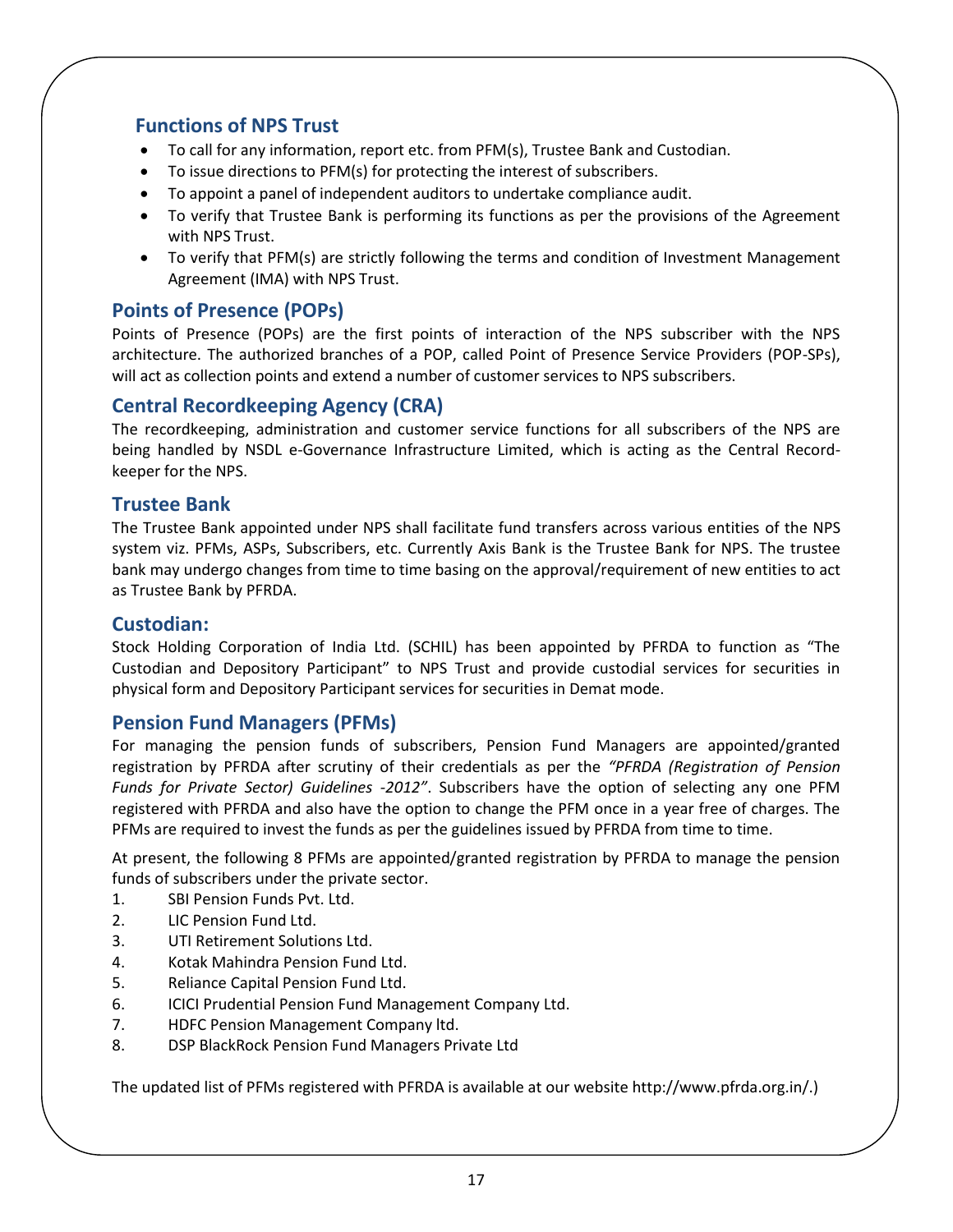#### **SERVICES TO SUBSCRIBERS**

#### **1. Subscriber Services**

It is the endeavour of PFRDA / NPS Trust to provide consistently high quality service to NPS subscribers. PFRDA / NPS Trust strive to upgrade the quality of services through implementation of technology and through ensuring quality consciousness amongst all service personnel and associated NPS intermediaries.

#### **2. NPS Information Desk**

Any prospective customer can call at NPS Information Desk for any information related to the NPS product and enrollment into the National Pension System at toll-free no 1800110708.

#### **3. Subscriber Grievances Redressal Mechanism**

NPS has a multi-layered Grievance Redressal Mechanism which is easily accessible, simple, quick, fair, responsive and effective.

You have the option of registering grievance/complaint through the following alternatives:

#### **Call Centre/Interactive Voice Response System (IVR)**

You can contact the CRA call centre at toll free telephone number 1-800-222080 and register the grievance. You will have to authenticate yourself through the use of T-pin allotted to you at the time of opening a Permanent Retirement Account under the NPS. On successful registration of your grievance, a token number will be allotted by the Customer Care representative for any future reference.

#### **Web based interface**

You can register the grievance at the website [www.cra-nsdl.co.in](http://www.cra-nsdl.co.in/) with the use of the I-pin allotted to you at the time of opening a Permanent Retirement Account. On successful registration, a token number will be displayed on the screen for future reference.

Besides that you can also view your statement of account online through your I-pin on the cra website as given above.

#### **Physical forms**

You can submit the grievance in a prescribed format to the POP – SP who would forward it to CRA Central Grievance Management System (CGMS). You will have to mention your PRAN as the means of authentication. Upon submission of form with the POP-SP, you will get an acknowledgement receipt. The token number would be emailed to you (if the email id is mentioned), otherwise the same will be emailed to the concerned POP-SP. You can get the token number from the POP-SP upon presentation of the acknowledgement receipt.

#### **How to check the status of the Grievance?**

You can check the status of the grievance at the CRA website www.cra-nsdl.co.in or through the Call Centre by mentioning the token number. You can also raise a reminder through any one of the modes mentioned above by specifying the original token number issued.

If you do not receive any response within 30 days or are not satisfied with the resolution by CRA, you can apply to the Grievance Redressal Cell (GRC) of PFRDA.

Grievances received by the GRC directly from the subscribers only shall be entertained. GRC shall not entertain any complaints written on behalf of the subscribers by advocates, agents or third parties unless formally authorized by the subscriber.

**Complete address of the GRC of PFRDA is as under:**

#### **Grievance Redressal Cell**

Pension Fund Regulatory and Development Authority 1st Floor, ICADR Building, Plot No 6, Vasant Kunj, Institutional Area, Phase – II, New Delhi – 110070, Tel no - 011 26897948-49, Fax: 011-26897934, Email: [grc@pfrda.org.in](mailto:grc@pfrda.org.in)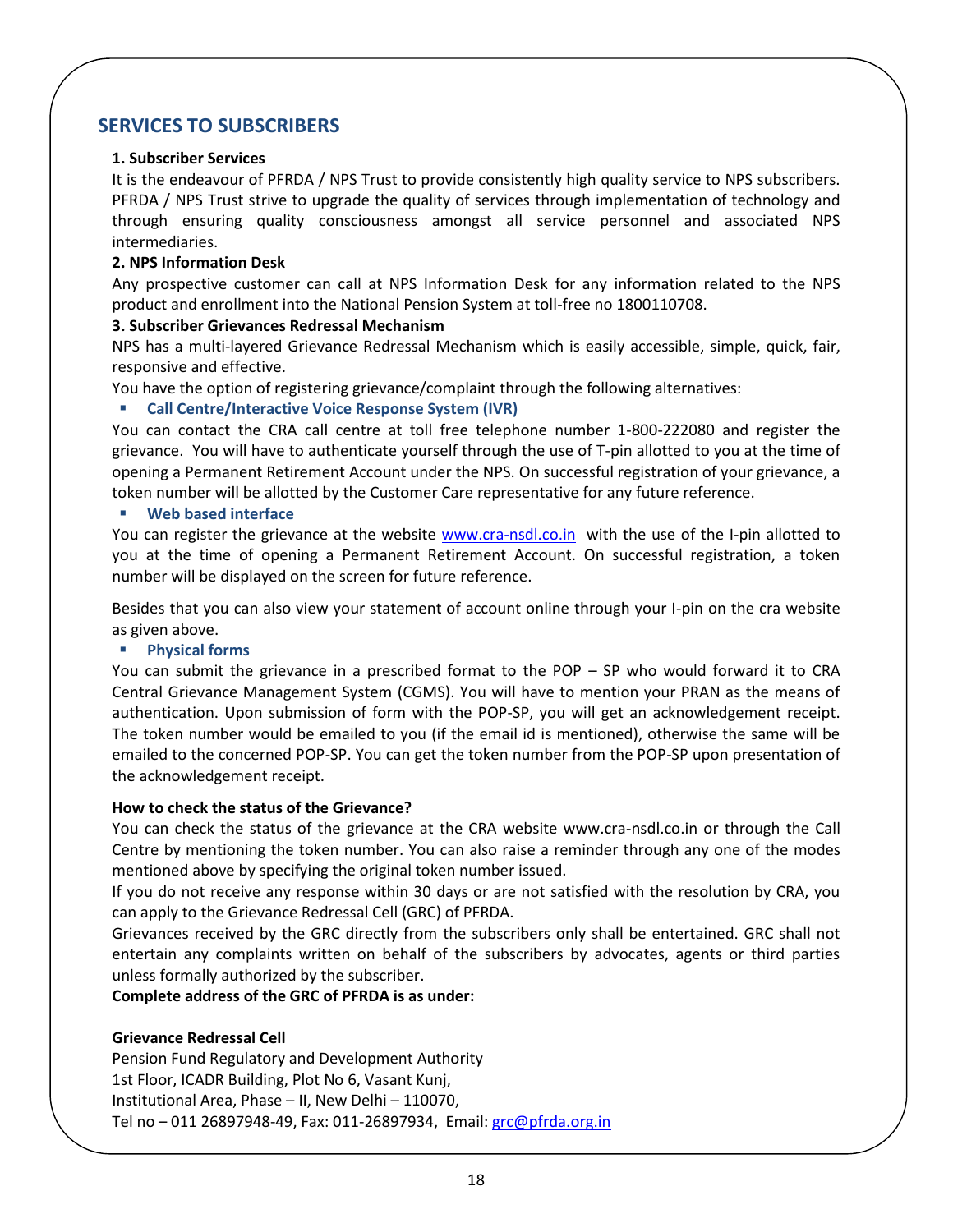# **Terms & Conditions**

#### **Confidentiality**

The subscriber's personal information will not be disclosed to a third party (outside National Pension System (NPS) which includes Annuity Service Providers empanelled by PFRDA) without the express or implied consent of the subscriber. The information may be used internally or for creating awareness (telephonic/written) of new services of NPS. However, there are some exceptions, viz. disclosure of information under compulsion of law, where there is a duty to the public to disclose and where interest of the NPS requires disclosure.

# **Swavalamban Scheme: Operational Guidelines**

## **The Scheme and its applicability**

1. The scheme will be called Swavalamban Yojana. It will be applicable to all citizens in the unorganized sector who join the NPS administered by the Interim Pension Fund Regulatory and Development Authority (PFRDA).

#### **Benefits under the Scheme**

2. Under the scheme, Government will contribute Rs. 1000 per year to each NPS account opened in the year 2010-11 and for the next three years, that is, 2011-12, 2012-13 and 2013-14. The benefit will be available only to persons who join the NPS with a minimum contribution of Rs. 1,000 and maximum contribution of Rs. 12,000 per annum.

#### **Definitions:**

3. **Unorganised sector:** For the purpose of this scheme, a person will be deemed to belong to the unorganised sector if that person:

 is not in regular employment of the Central or a State Government, or an autonomous body/public sector undertaking of the Central or state Government having employer assisted retirement benefit scheme, or

- is not covered by a social security scheme under any of the following laws:
- Employees' Provident Fund and Miscellaneous Provisions Act,1952
- The Coal Mines Provident Fund and Miscellaneous Provisions Act,1948
- The Seamen's Provident Fund Act, 1966
- The Assam Tea Plantations Provident Fund and Pension Fund Scheme Act, 1955
- The Jammu and Kashmir Employees' Provident Fund Act, 1961

4. All other definitions as given in the NPS offer document will apply to the terms used in this scheme.

#### **Eligibility:**

5. The scheme will be applicable to all persons in the unorganised sector subject to the condition that the benefit of Central Government contribution will be available only to those persons whose contribution to NPS is minimum Rs.1, 000 and maximum Rs. 12,000 per annum, for both Tier I and II taken together, provided that the person makes a minimum contribution of Rs. 1000 per annum to his Tier I NPS account.

6. As a special case and in recognition of their faith in the NPS, all NPS accounts opened in 2009-10 will be entitled to the benefit of Government contribution under this scheme as if they were opened as new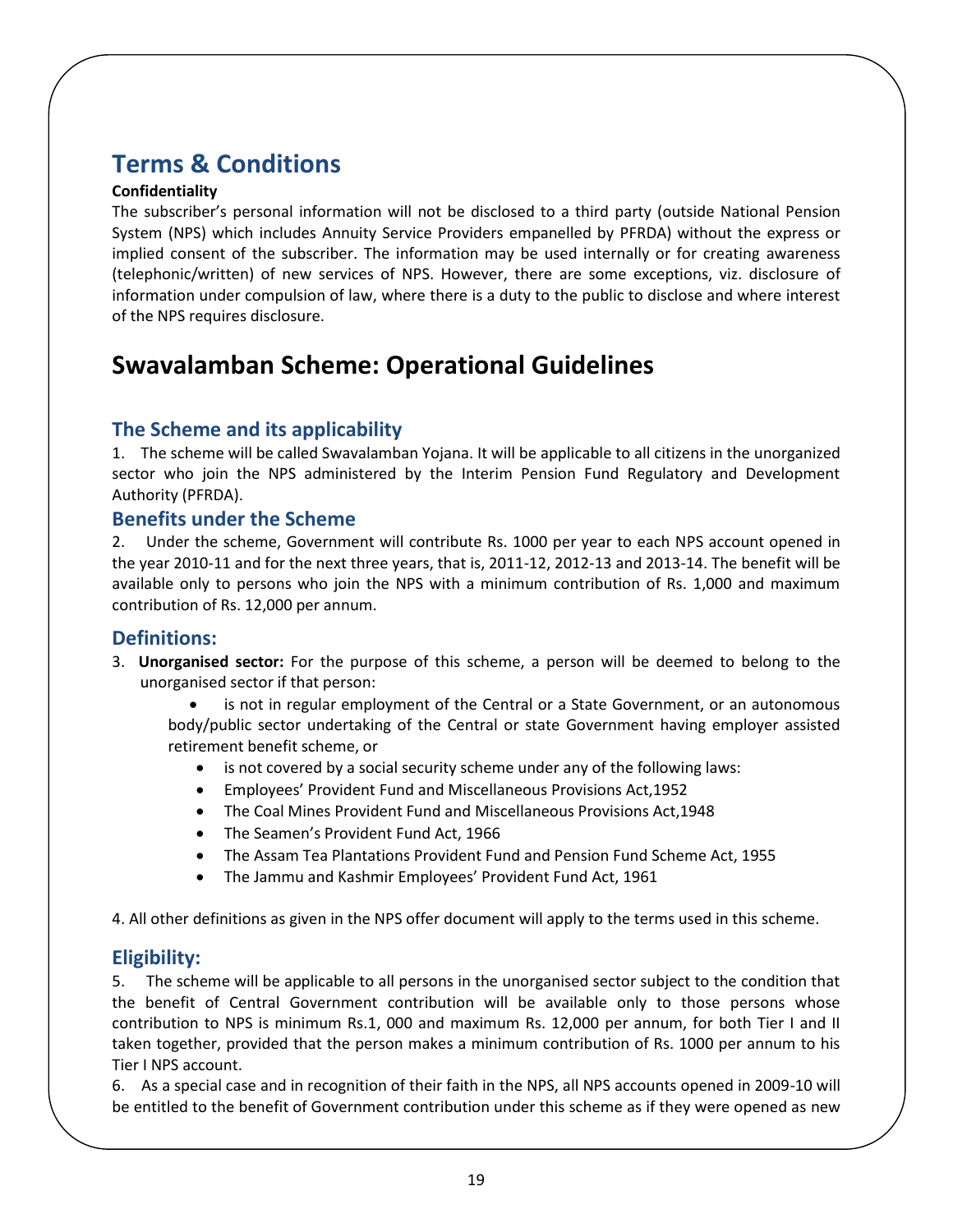accounts in 2010-11 subject to the condition that they fulfill all the eligibility criteria prescribed under these guidelines.

#### **Funding**

7. The scheme will be funded by grants from Government of India. The grants would be given such that monthly payment in the subscriber accounts would be possible.

#### **Operation**

8. A person will have the option to join the NPS as an individual as per the existing scheme or through the CRA Lite approved by PFRDA.

9. At the time of joining the NPS the subscriber will have to declare whether he/she falls within the definition of unorganised sector as defined in para 3 above and would also declare that his contribution would range between Rs. 1,000 to Rs. 12,000 per annum. If subsequent to opening the NPS account it is found that the subscriber has made a false declaration about his eligibility for the benefits under this scheme or has been wrongly given the benefit of Government contribution under this scheme for whatsoever reason, the entire Government contribution will be deducted along with penal interest as may be specified from time to time.

If the status of the subscriber changes to ineligible after joining the NPS, he/she should immediately declare so and the benefit of Government contribution will not accrue to the subscriber's account after the date on which the subscriber becomes ineligible.

10. At the end of each financial year the CRA will, by 7th April of the following year, send to the PFRDA details of the NPS accounts opened during the year, showing separately the number of eligible NPS accounts in which the subscriber's contribution has been between Rs. 1,000 and Rs. 12,000. CRA will also send these details with individual PRAN to the Trustee Bank.

#### **Miscellaneous**

12. PFRDA may permit members of an existing pension scheme to migrate to NPS under such terms and conditions as may be approved by the Government.

#### **Removal of Doubts**

13. In case of any doubts on the eligibility, operation of the scheme or any other issue, the decision of PFRDA will be final.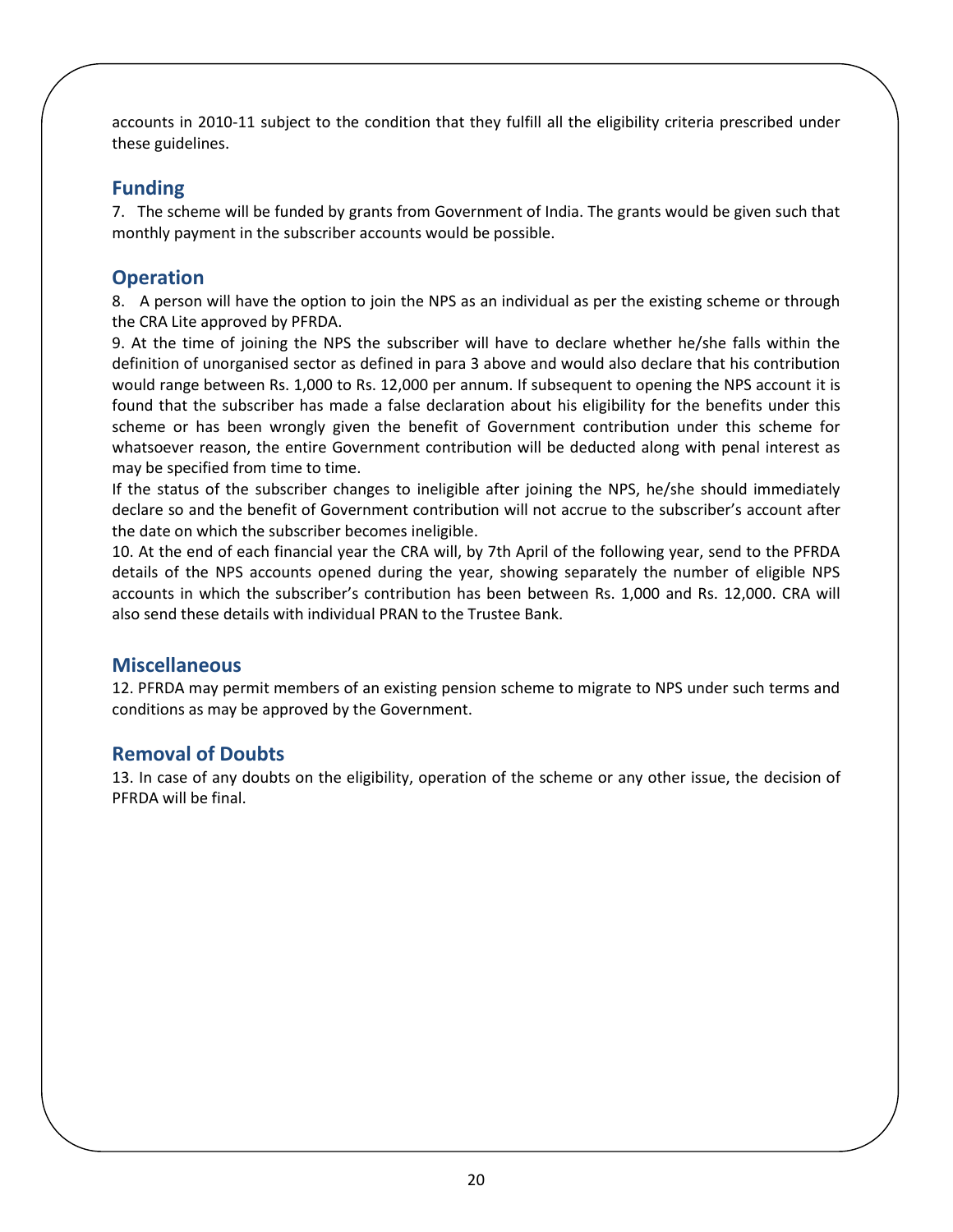# **Annexure I**

# **List of current POPs:**

| Sr.<br>No.              | <b>POP Name</b>                                                   | Sr.<br>No. | <b>POP Name</b>                                       |
|-------------------------|-------------------------------------------------------------------|------------|-------------------------------------------------------|
| $\mathbf{1}$            | Abhipra Capital Limited                                           | 30         | Kotak Mahindra Bank Limited                           |
| $\overline{2}$          | Alankit Assignments Limited                                       | 31         | Marwadi Shares and Finance Limited                    |
| 3                       | Allahabad Bank                                                    | 32         | Microsec Capital                                      |
| $\overline{\mathbf{4}}$ | Andhra Bank                                                       | 33         | Muthoot Finance Limited                               |
| 5                       | Axis Bank Limited                                                 | 34         | <b>Oriental Bank of Commerce</b>                      |
| 6                       | Bajaj Capital Limited                                             | 35         | Punjab & Sindh Bank                                   |
| $\overline{7}$          | Bank of Baroda                                                    | 36         | Punjab National Bank                                  |
| 8                       | Bank of India                                                     | 37         | <b>Reliance Capital Limited</b>                       |
| 9                       | <b>Bank Of Maharashtra</b>                                        | 38         | South Indian Bank Ltd                                 |
| 10                      | Canara Bank                                                       | 39         | State Bank of Bikaner & Jaipur                        |
| 11                      | Central Bank of India                                             | 40         | State Bank of Hyderabad                               |
| 12                      | Citi Bank NA                                                      | 41         | <b>State Bank of India</b>                            |
| 13                      | <b>Computer Age Management Services</b><br>Private Limited (CAMS) | 42         | <b>State Bank of Mysore</b>                           |
| 14                      | <b>Corporation Bank</b>                                           | 43         | <b>State Bank of Patiala</b>                          |
| 15                      | Dena Bank                                                         | 44         | <b>State Bank of Travancore</b>                       |
| 16                      | Elite Wealth Advisors Ltd                                         | 45         | <b>Steel City securities Limited</b>                  |
| 17                      | <b>Federal Bank</b>                                               | 46         | Stock Holding Corporation Of India Limited            |
| 18                      | <b>HDFC Securities</b>                                            | 47         | Syndicate Bank                                        |
| 19                      | <b>ICICI Bank Limited</b>                                         | 48         | The Karur Vysya Bank                                  |
| 20                      | <b>ICICI Securities Limited</b>                                   | 49         | The Lakshmi Vilas Bank Limited                        |
| 21                      | <b>IDBI Bank Limited</b>                                          | 50         | <b>UCO Bank</b>                                       |
| 22                      | IL&FS Securities Services Limited                                 | 51         | Union Bank Of India                                   |
| 23                      | India Info line                                                   | 52         | United Bank of India                                  |
| 24                      | India Overseas bank                                               | 53         | UTI Asset Management Company Limited                  |
| 25                      | India Post NPS Nodal Office                                       | 54         | UTI Infrastructure Technology And<br>Services Limited |
| 26                      | <b>Indian Bank</b>                                                | 55         | Vijaya Bank                                           |
| 27                      | <b>ING Vysya Bank</b>                                             | 56         | <b>Yes Bank Limited</b>                               |
| 28                      | Integrated Enterprises (India) Limited                            | 57         | Zen Securities Limited                                |
| 29                      | Karvy Financial Services Limited                                  |            |                                                       |

POP addition is an ongoing activity, for updated list of POPs, you may visit PFRDA's website at [www.pfrda.org.in](http://www.pfrda.org.in/) .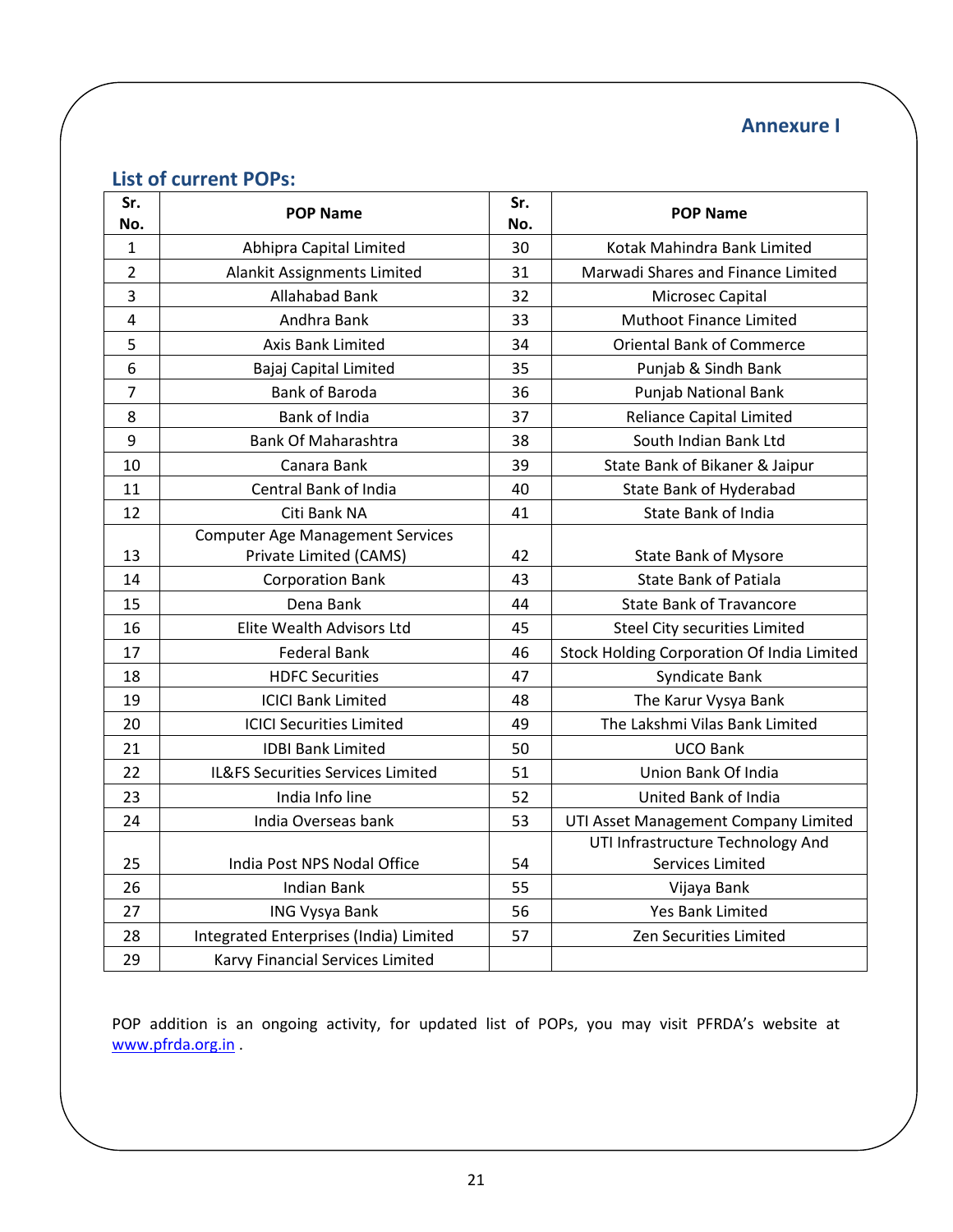|                                                                                               |                                                                                                                                   | <b>Annexure II</b>                                                                                              |  |
|-----------------------------------------------------------------------------------------------|-----------------------------------------------------------------------------------------------------------------------------------|-----------------------------------------------------------------------------------------------------------------|--|
|                                                                                               | <b>Proposed acceptable KYC documents for Proof Identity and address for both</b>                                                  |                                                                                                                 |  |
|                                                                                               | entry and exit under NPS (for all variants)                                                                                       |                                                                                                                 |  |
| SI no                                                                                         | Proof of Identity (Copy of any one of the given                                                                                   | Proof of Address (Copy of any one of the given below                                                            |  |
|                                                                                               | below documents)                                                                                                                  | documents)                                                                                                      |  |
| a                                                                                             | Passport issued by Government of India                                                                                            | Passport issued by Government of India                                                                          |  |
| b                                                                                             | Ration card with photograph                                                                                                       | Ration card with photograph and residential address                                                             |  |
|                                                                                               |                                                                                                                                   | Bank Pass book or certificate with photograph and                                                               |  |
| с                                                                                             | Bank Pass book or certificate with Photograph                                                                                     | residential address                                                                                             |  |
|                                                                                               | Voters Identity card with<br>photograph<br>and                                                                                    | Voters Identity card with photograph and residential                                                            |  |
| d                                                                                             | residential address                                                                                                               | address                                                                                                         |  |
| е                                                                                             | Valid Driving license with photograph                                                                                             | Valid Driving license with photograph and residential                                                           |  |
|                                                                                               | PAN Card issued by Income tax department                                                                                          | Letter from any recognized public authority at the level of                                                     |  |
| $\mathsf{f}$                                                                                  |                                                                                                                                   | Gazetted officer like District Magistrate, Divisional                                                           |  |
|                                                                                               |                                                                                                                                   | commissioner, BDO, Tehsildar, Mandal Revenue Officer,                                                           |  |
|                                                                                               | Certificate of identity with photograph signed by a                                                                               | Certificate of address with photograph signed by a                                                              |  |
| g                                                                                             | Member of Parliament or Member of Legislative                                                                                     | Member of Parliament or Member of Legislative Assembly                                                          |  |
|                                                                                               | Assembly                                                                                                                          |                                                                                                                 |  |
|                                                                                               | Aadhar Card / letter issued by Unique                                                                                             | Aadhar Card / letter issued by Unique Identification                                                            |  |
| h                                                                                             | Identification Authority of India                                                                                                 | Authority of India clearly showing the address                                                                  |  |
|                                                                                               | Identity card issued by Central/State government                                                                                  | The identity card/document with address, issued by any of                                                       |  |
|                                                                                               | and its Departments, Statuary/ Regulatory                                                                                         | the following:                                                                                                  |  |
|                                                                                               | Authorities, Public Sector Undertakings, Scheduled                                                                                | Central/State Government and its Departments, Statuary/                                                         |  |
|                                                                                               | Commercial Banks, Public Financial Institutions,<br>Colleges affiliated to Universities and Professional                          | Regulatory Authorities, Public Sector Undertakings,<br>Schedules Commercial Banks, Public Financial Institution |  |
|                                                                                               | Bodies such as ICAI, ICWAI, ICSI, Bar Council etc.                                                                                | for their employees.                                                                                            |  |
|                                                                                               | Job cards issued by NREGA duly signed by an                                                                                       | Job cards issued by NREGA duly signed by an officer of                                                          |  |
|                                                                                               | officer of the State Government                                                                                                   | the State Government                                                                                            |  |
|                                                                                               | Photo Identity Card issued by Defense, Paramilitary                                                                               | Latest Electricity/water bill in the name of the Subscriber /                                                   |  |
|                                                                                               | and Police Department's                                                                                                           | Claimant and showing the address (less than 6 months old)                                                       |  |
|                                                                                               | Ex-Service Man Card issued by Ministry of Defense                                                                                 | Latest Telephone bill in the name of the Subscriber $/$                                                         |  |
| k                                                                                             | to their employees                                                                                                                | Claimant and showing the address (less than 6 months old)                                                       |  |
|                                                                                               |                                                                                                                                   | Latest Property/house Tax receipt (not more than one                                                            |  |
|                                                                                               | Photo Credit card                                                                                                                 | year old)                                                                                                       |  |
|                                                                                               |                                                                                                                                   | Existing valid registered lease agreement of the house on                                                       |  |
|                                                                                               |                                                                                                                                   | stamp paper (in case of rented/leased accommodation)                                                            |  |
|                                                                                               |                                                                                                                                   |                                                                                                                 |  |
|                                                                                               | The following may be noted for a better understanding of the issues related to accepting KYC<br>documentation as mentioned above: |                                                                                                                 |  |
| a)                                                                                            | If the address on the document submitted for identity proof by the prospective customer is same as                                |                                                                                                                 |  |
| that declared by him/her in the account opening form, the document may be accepted as a valid |                                                                                                                                   |                                                                                                                 |  |
|                                                                                               |                                                                                                                                   |                                                                                                                 |  |
| proof of both identity and address.                                                           |                                                                                                                                   |                                                                                                                 |  |

b) If the address indicated on the document submitted for identity proof differs from the current address mentioned in the account opening form, a separate proof of address should be obtained.